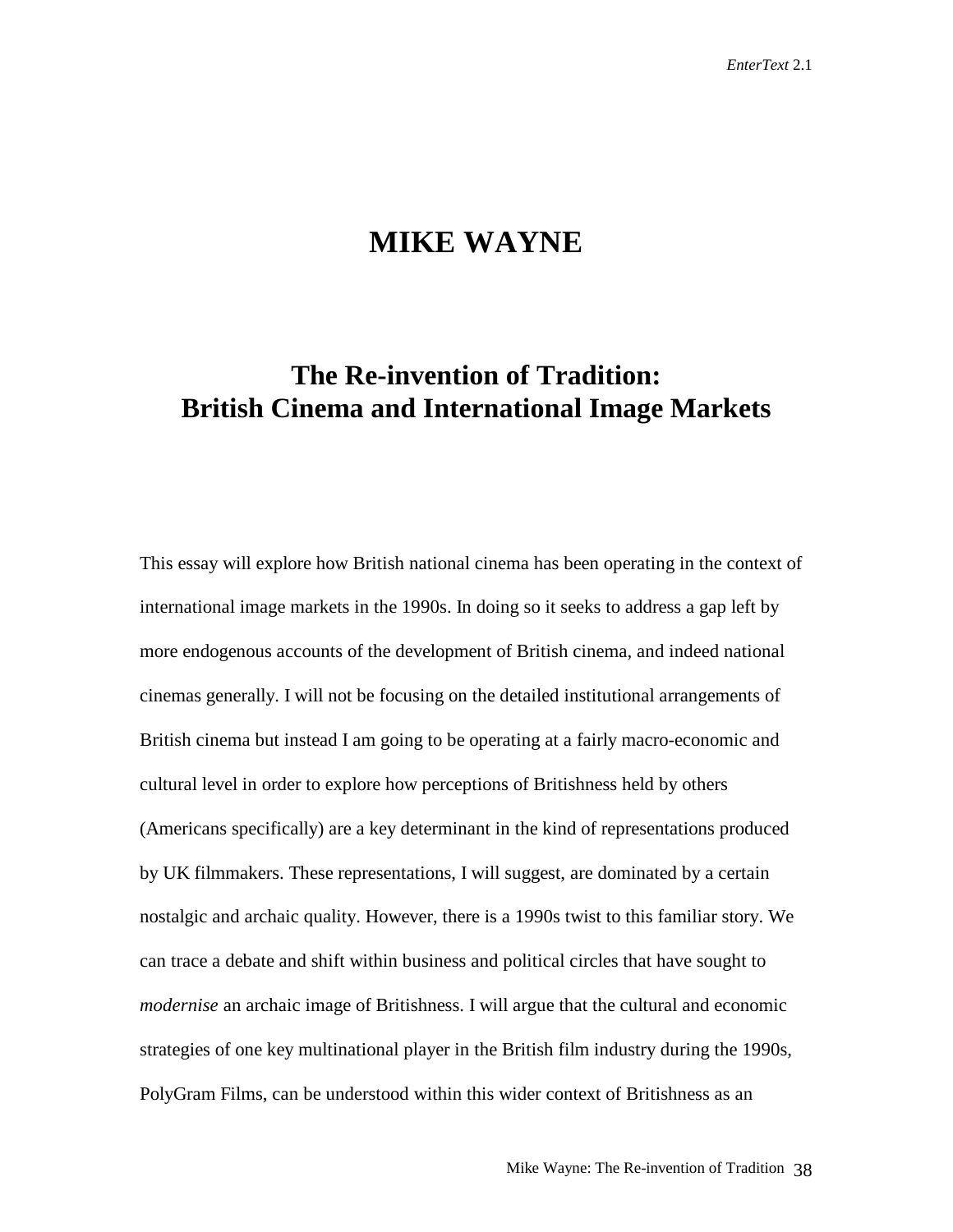international commodity-image. In particular, PolyGram Films sought to modernise a traditional image of Britishness for international/American consumption. I will question how far such modernisation really challenged social myths; it is, in this respect, a pseudo-modernisation.

## **National Identity**

A defining component of modernity is the formation and conceptualisation of the nationstate, where a centralised political authority claims sovereignty over a clearly defined territory and where the formation of a national culture becomes a crucial underpinning to the national polity. So crucial is the cultural dimension, in fact, that Benedict Anderson famously defined national identity as an imagined community. This has been an influential and in many ways fruitful formulation, because it orientates analysis to the cultural making of national identity. It has also been criticised by Schlesinger as a formulation that shares nationalism's own "internalist" assumptions. This is the idea that the key processes responsible for the construction of national identity happen *within* its own borders and beyond the reach of "external" influences.<sup>1</sup> Schlesinger argues that similar assumptions have dogged the study of national cinemas. This is what I have called the endogenous bias in accounts of British cinema. My account of British cinema in this essay will therefore try and foreground the external dynamics involved in its production.

Let us start with Anderson. He argues that the nation is an imagined community in several senses. It is imagined because the nation is too extensive for its members to "know most of their fellow-members, meet them, or even hear of them." Thus national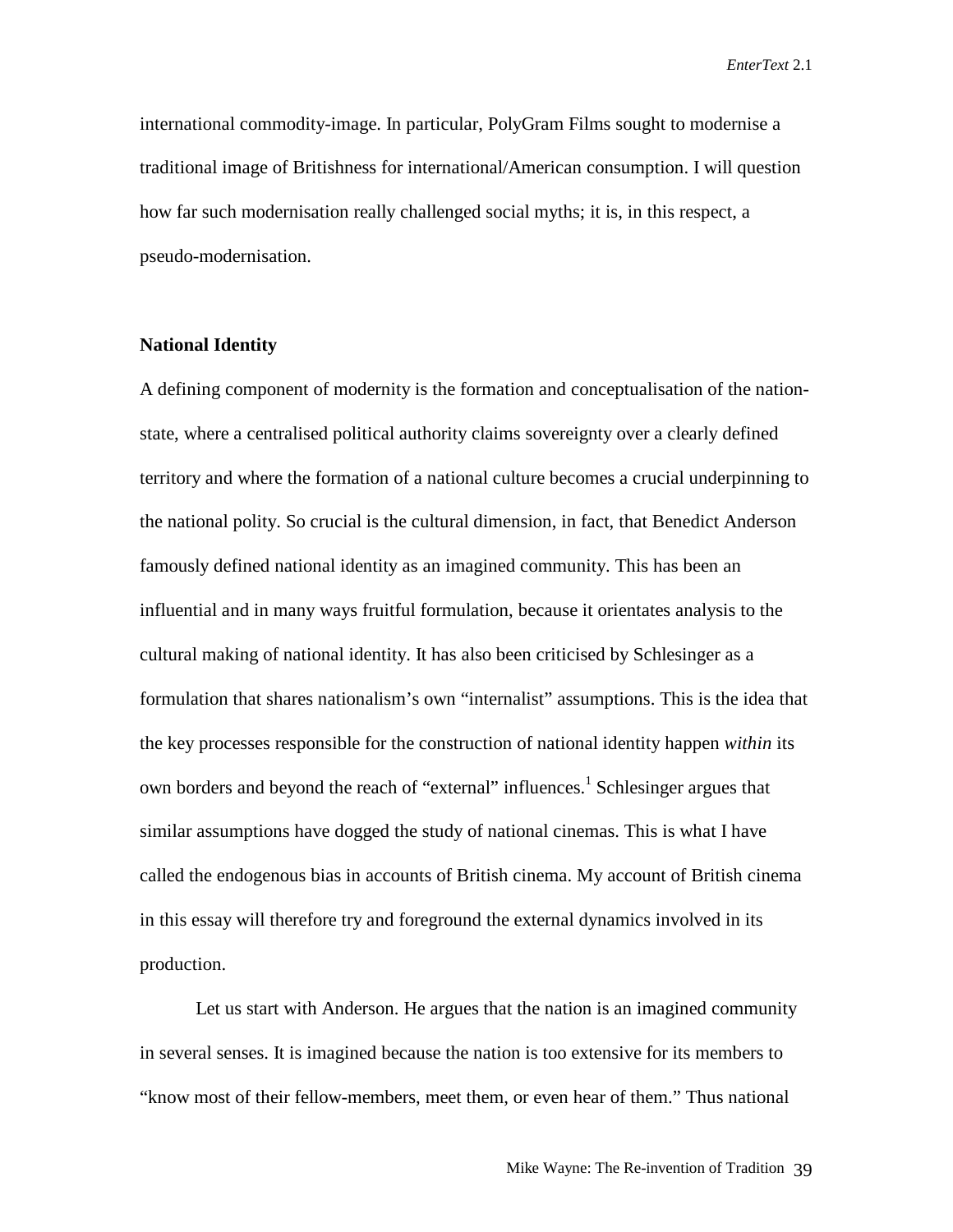identity requires *cultural* resources by which to construct representations, and to imagine from those representations the nature of their community and connectedness.<sup>2</sup> Anderson suggests that in the crucial period of national formation in eighteenth- and nineteenthcentury western Europe, the emerging print media of the novel and the newspaper played the central role of imagining the national community.<sup>3</sup> Today, of course, the cultural resources for imagining the national community are more extensive and include radio, film, television, music, the heritage industry, and so on. Despite this, and in part because of it, imagining the nation has become a good deal more complex, and indeed contradictory, than ever before.

Anderson notes that all nations are imagined as "limited," which is to say that nations have "finite, if elastic, boundaries, beyond which lie other nations."<sup>4</sup> This is problematised, however, when the nation is increasingly pulled into larger geopolitical spheres of influence, as is happening with the construction of economic and (very likely) political convergence within Europe. It is also problematised when those boundaries become increasingly porous. Ernest Gellner has argued that nationalism "is the political principle which maintains that similarity of culture is the basic social bond"<sup>5</sup> and that "the boundaries of social units and of cultures...converge." But what if the imaginings by which the community comes to understand itself are no longer primarily selfgenerated? In a situation where transnational corporations and international communications networks are responsible for a global flow of images and ideas, then clearly cultures no longer neatly fit social or political units. Even when signifying practices, such as films and television programmes, are indigenously made, they are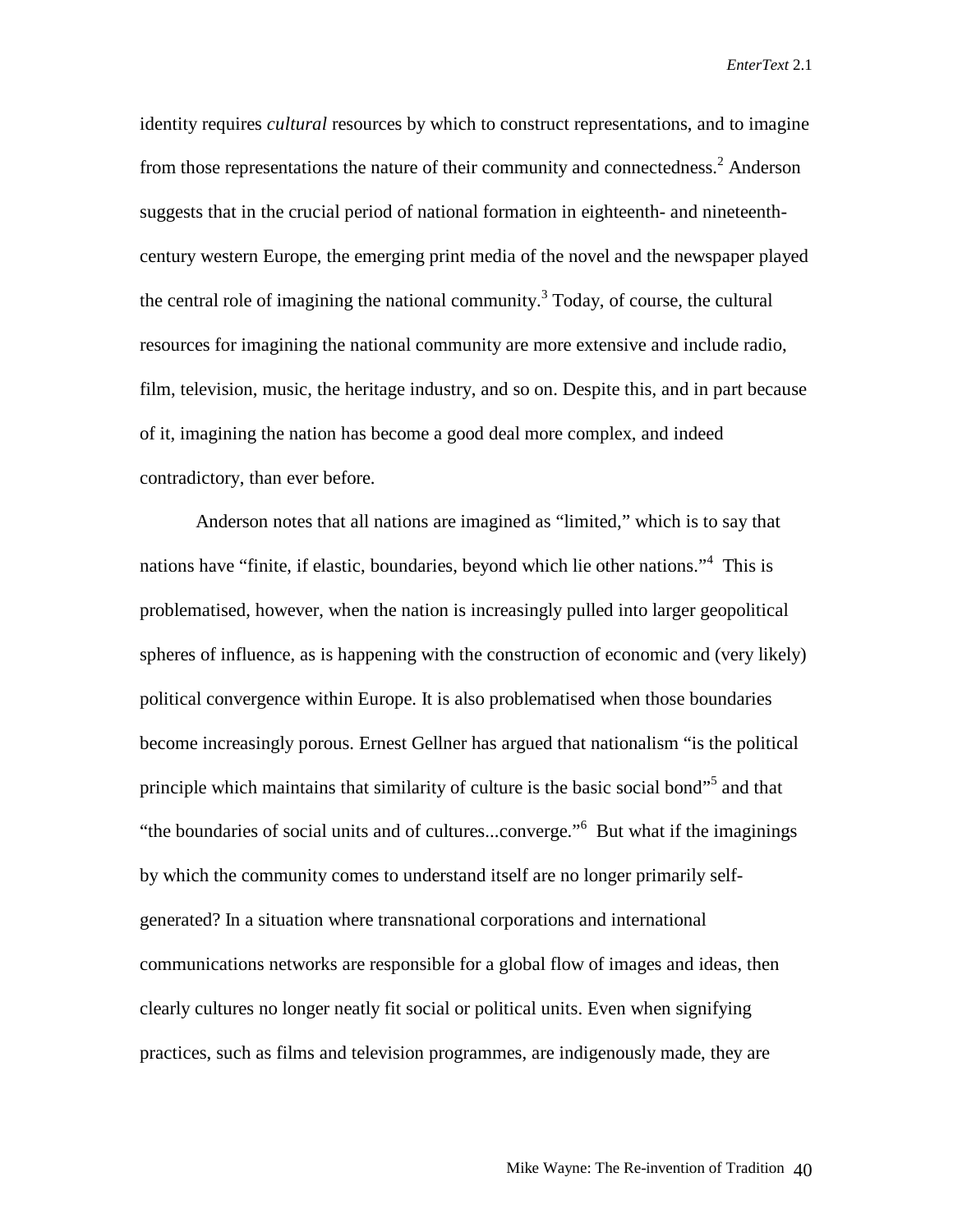often locked into a relationship whereby perceptions of the nation that are held by *other*s are a key determinant in the kind of imaginings produced.

Linked to the crisis over the limits and effective boundaries of the nation is the crisis of sovereignty. Ideally, the national state is understood as the guarantor of a chosen mode of life and the representative of the people, even where electoral representation has been severely or totally curtailed. Yet clearly the sovereignty or autonomy of the nation is in crisis, drawn as it is into the sphere of influence of such powerful forces as: the United States, the sole remaining superpower after the collapse of the Soviet Union; multinational corporations whose investment decisions affect large swathes of national populations quite outside the power and control of national governments; the financial markets, whose global and unregulated activities (the buying and selling of currencies, speculation on prices and so on) and periodic crises once more call the ideal of the sovereign nation acting alone and through its own internally generated processes, very much into question; and financial organisations, like the World Bank, the International Monetary Fund (IMF), the European Central Bank, and so forth, all of whom operate outside the control of, but have a significant impact on, national governments. Just as the bourgeois ideal of the individual subject operating according to its own autonomous laws has been called into question (in different ways) by Marxism, psychoanalysis and poststructuralism, so the nationalist ideal of the sovereign autonomous nation is increasingly being called into question by real world developments within global capitalism.

Anderson notes that the nation is imagined as a *community* "because, regardless of the actual inequality and exploitation that may prevail...the nation is always conceived as a deep, horizontal comradeship."<sup>7</sup> This is a crucial point. While liberal commentators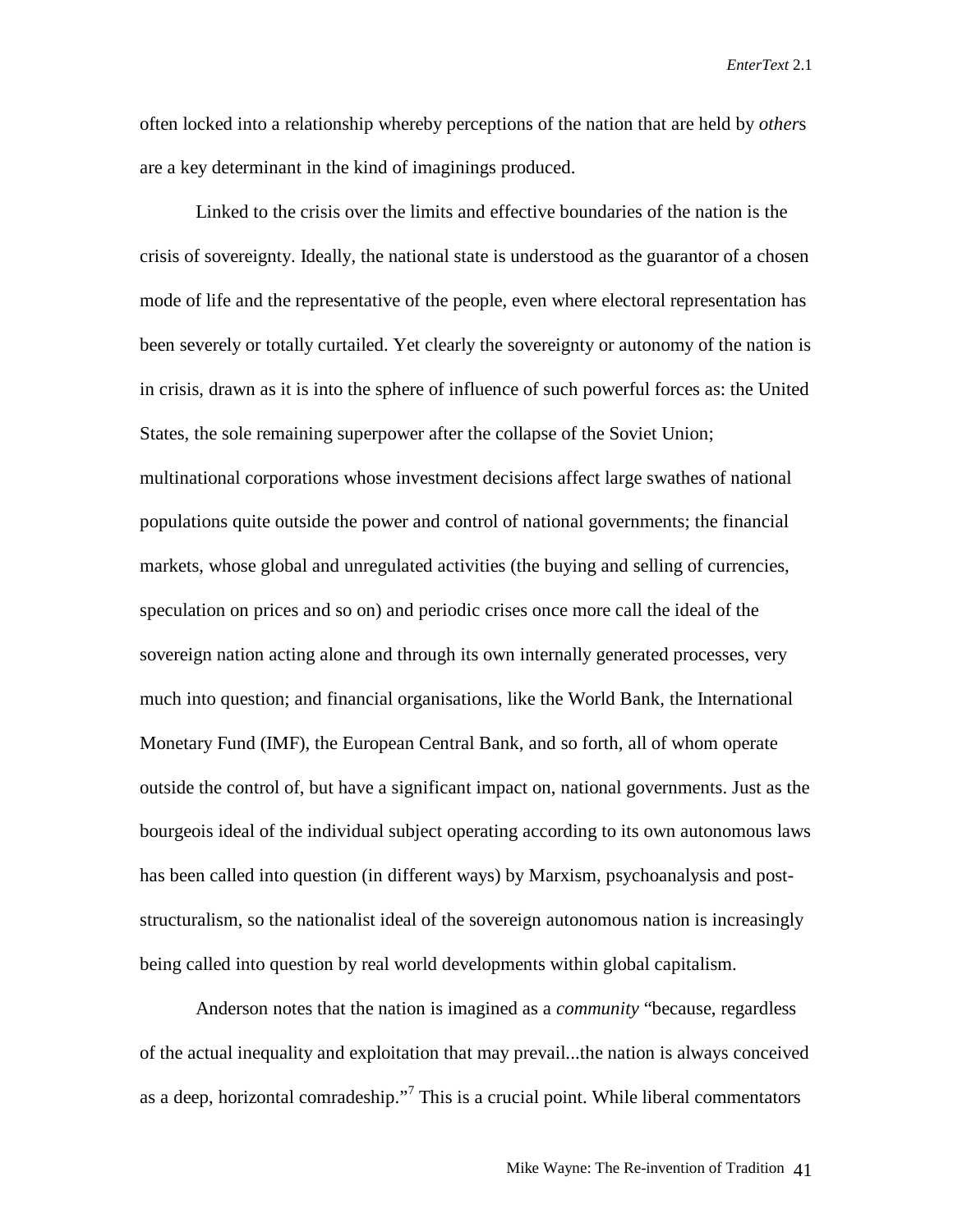on nationalism such as Gellner and Zygmunt Bauman restrict their critiques of the nation to its intolerance of cultural diversity, they tend to play down this contradiction between the comradeship through which the nation is imagined and the inequality and exploitation which actually fractures this community. Gellner, for example, has virtually nothing to say about how the political elites which dominate the state apparatus are functionally linked into national and transnational capital. Within film theory, the nation has been increasingly critiqued for its smoothing over of internal differences within the community. Yet the way in which such "differences" are conceptualised is politically crucial and there are some important choices that need to be made. One could characterise the internal differences of the national community in the way Higson does: "those communities consist of highly fragmented and widely dispersed groups of people with as many differences as similarities and with little... real physical contact with each other $\cdot$ <sup>,8</sup>

What gets evacuated from such a conception of the nation's differences (which here derive from geography and individuality) is any sense of the systemic, structured and structuring unequal power relations which constitute the nation. For me, cultural difference and specificity become interesting (and explicable) when they are articulated with the social power struggles that fracture the nation. The contradiction between the national ideal that all members share the same or similar *material* interests (backed up by cultural uniformity) and the actual division of interests (and cultural plurality) within the nation, is central to what I call anti-national national films. We will return to this category at the end of the essay.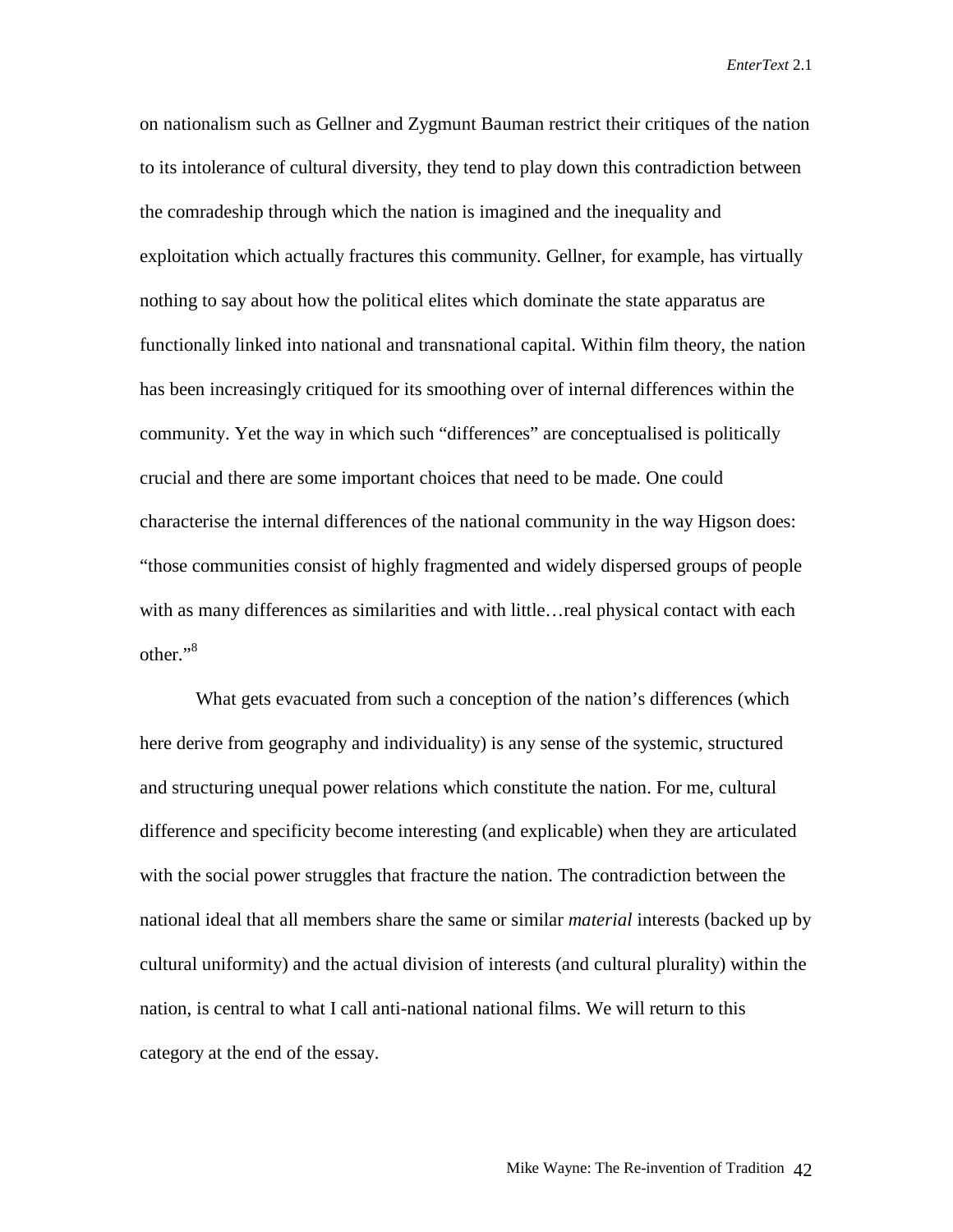The final characteristic of national identity that is important to understand is the dynamic between tradition and modernity. Anderson notes the historical fact that nations (as defined above) are comparatively recent phenomena, around three hundred years old, which often involve, in the course of their histories, fundamental geographical, political and cultural re-alignments. National identity is thus marked by discontinuities, transformations, accretions and the contradictory jostling between various components which have accumulated in the course of history. Yet despite this, national identity is almost always seen as having roots deep into antiquity and, as a result, there is a strong tendency to dehistoricise national identity, downplaying the changes and transformations that national identity has undergone or only acknowledging and incorporating those changes when they can be slotted into a mythical timelessness.

The emphasis on tradition provides a crucial resource of legitimation when the imagined community is buffeted by crises and riven by internal fissures. Tradition stresses continuity, and, if there is to be any change at all, gradualism. In *The Invention of Tradition,* a collection of authors identify the increasing tendency towards the invention of rituals, practices and symbols in imperial Britain, particularly around the monarchy and in colonial India and Africa, towards the end of the nineteenth century. This *modern* investment in invented traditions attempts to link relatively *novel* forms of power relations and exploitation, with continuity, with the past, with what has been, as a form of legitimation for what is, in a world premised on transience and change.<sup>9</sup> Here modernity uses tradition to legitimise social relations but conversely, as we shall see, tradition can adopt a veneer of innovation and modernisation; the social motive behind this *reinvention* of tradition is, however, exactly the same.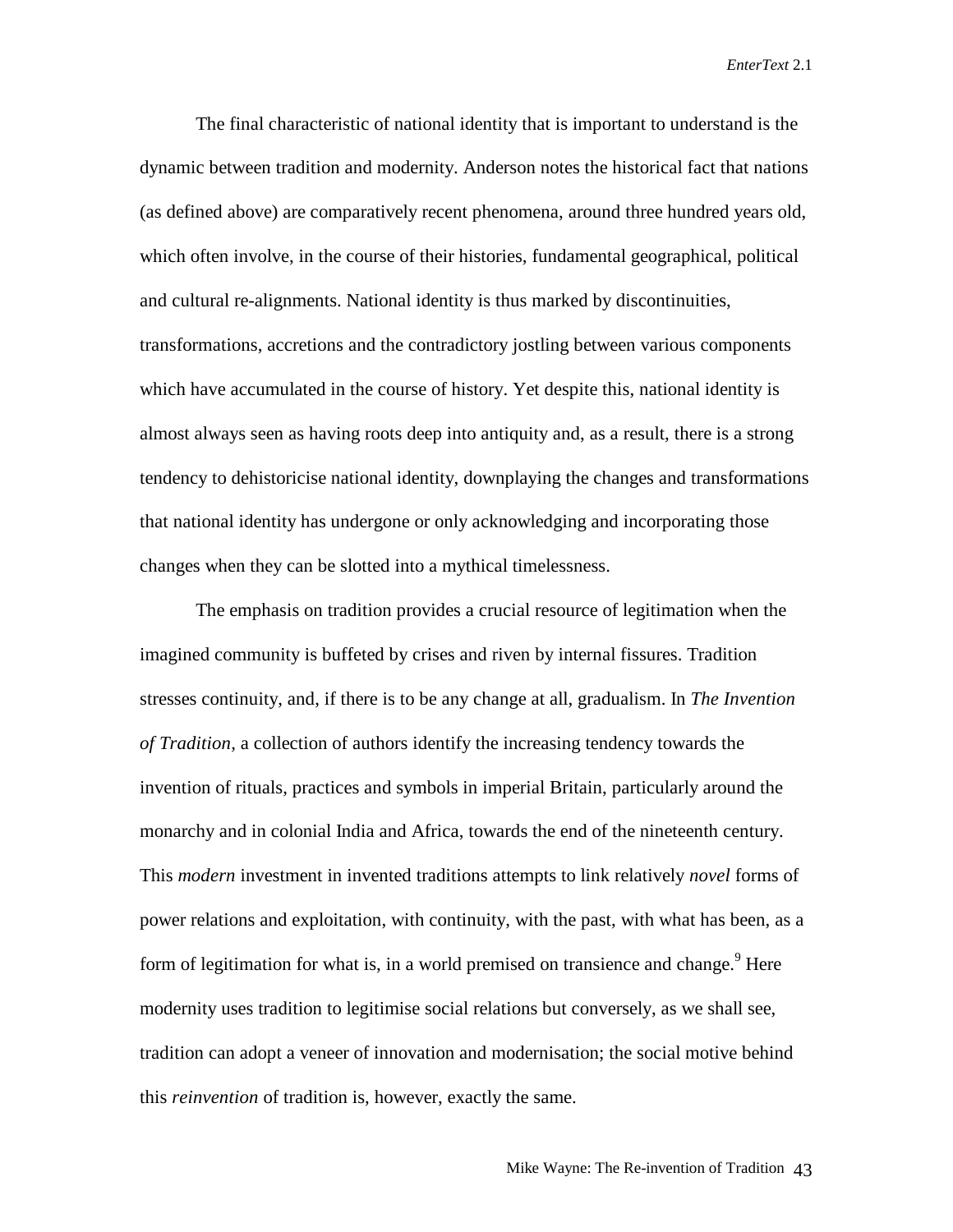According to Stuart Hall, the Englishness which was forged in the period of the Empire was a classic binary one, a "highly exclusive and exclusivist form of cultural identity," in which essentialising characteristics (mostly positive) were ascribed to the English and essentialising characteristics (mostly inferior) were ascribed to the other. The English were white, the other was not, the English were masculine, the other was feminine, the English were disciplined and rational, the other was emotional or spiritual, the English were administrators, the other was administered to, the English were bourgeois, the other was not.10 Best of all, the English were modern *and* traditional, while the other (if American) was either *too* modern or, if the colonised, *too* traditional and backward. One of the defining characteristics of all national identities within capitalism is this struggle to negotiate the tensions between tradition and modernity. It is this tension which has dominated political and business-derived discourses in the 1990s.

#### **National Identities and International Markets**

We live in a world dominated by images. The perceptions they construct and the values and meanings that they assign to products, companies, even nations, are absolutely central to the workings of modern capitalism. This is not a new phenomenon. The early domination of world film markets by Hollywood was widely recognised as a means by which to sell all kinds of American products and ideals.<sup>11</sup> More recent phenomena, such as the rise of the branded product, extend this logic further. Naomi Klein has shown how the process of branding invests material products (Nike Shoes, Starbucks coffee, Disney, GAP, Body Shop, etc.) with culture: that is, with a particular set of meanings and values which sell much more than the product, but rather signify a way of life. Multinational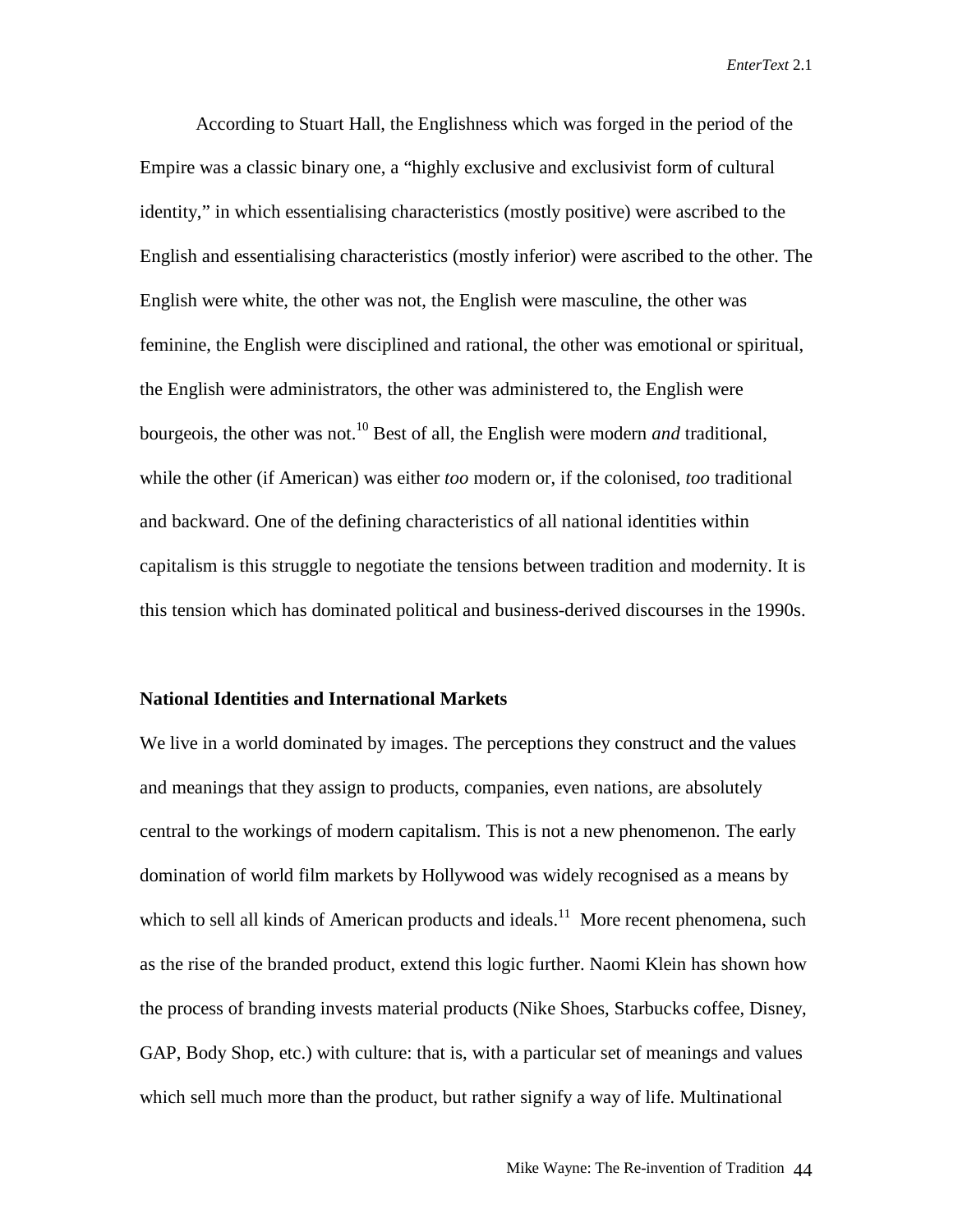corporations are spending an increasing amount of their investment in the expensive business of this *cultural* production. In fact, branding is even more of a priority than manufacturing and so multinationals have been downsizing their own industrial base and subcontracting production out, often to the Third World where labour costs are low. This means that products can be made cheaply which leaves plenty of surplus capital around to build brands. $^{12}$ 

Yet while multinational capital operates globally, the image bank which it draws on to brand its goods taps much of their meaning and resonance from the master-images which constitute the *national* image. The 1990s have seen a debate within British capitalism as to whether the national brand is good for business or bad for it. The Walpole Committee, for example, was set up in the early 1990s to promote a traditional Britishness. The committee's members are primarily luxury goods and service companies like Savoy, the perfumer Penhaligon, Mulberry (bags and belts) and Asprey (jewellery). Many are foreign owned, others are part of huge international conglomerates, but they all see an old style Britishness as a valuable commodity in the international image markets. For companies like the National Trust, Beefeater Gin and Walkers Shortbread, this means exploiting heritage, pageantry and the stately home imagery associated with Britishness.<sup>13</sup> Others, however, think this image is a liability: British Airways spent £60 million in ditching its Union Jack tail fins and designing fifty "global images" to replace them. Famously, they were admonished by Margaret Thatcher for doing so. Yet this switch to a "modern" cosmopolitan identity did not help shore up British Airways in a competitive market and they subsequently brought the Union Jack tailfins back.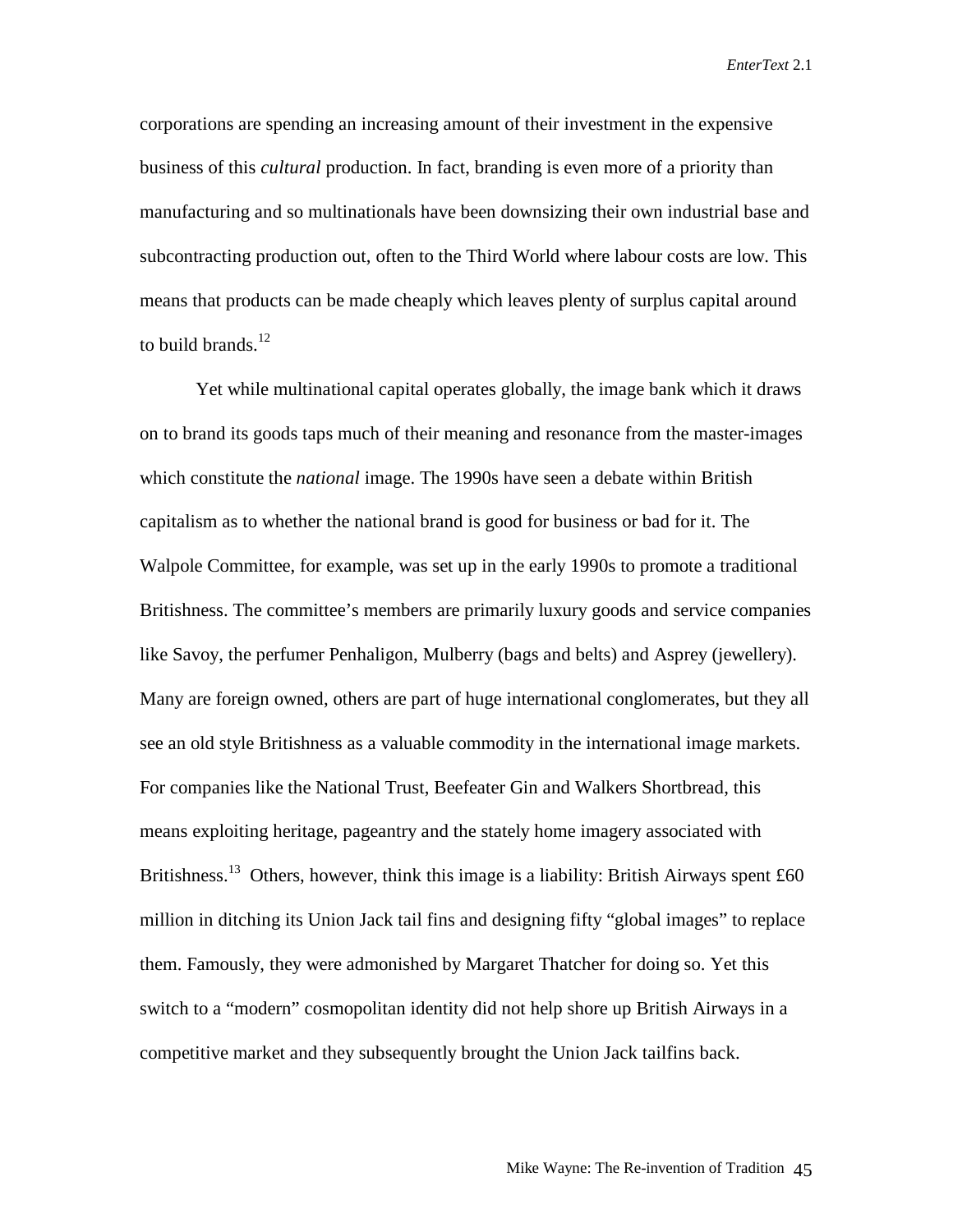The problem is that while a traditional branding of Britishness can signify quality, luxury and craftsmanship, research has shown that it can equally signify a backward-looking, amateur cottage industry, unable to provide the reliable quality which modern professional businesses need. Shortly after New Labour's 1997 election victory, Tony Blair, who had made "modernisation" a keyword in the party's vocabulary, attempted to rebrand Britain around "modern" industries such as design, architecture, fashion, film, television and music. Blair argued that the image which British people had of themselves, and others had of them, was that of being "stuck in the past," wonderful at pageantry, "less good at new technology."14 However, Blair did not declare an all-out war on tradition. He was careful to call for a delicate blend of the two:

When I talk about Britain as a "Young Country," I mean an attitude of mind as much as anything. I mean we should think of ourselves as a country that cherishes its past, its traditions, and its unique cultural inheritance, but does not live in the past. A country that is not resting on past glories, but hungry for future success.<sup>15</sup>

Here is an example of that continual and delicate negotiation between tradition and modernity. Blair does not want to reject tradition but instead he wants to give an expanded role for the modern within conceptions of British national identity. Blair's discourse needs to be understood within the context of corporate strategies and global markets. Kevin Robins has explored the paradoxes of what he terms "enterprise" (modernisation) and "heritage" (tradition) in relation to cultural tourism. Capitalist modernisation requires shearing away from places and images of places those vestiges of tradition that are deemed regressive, outdated, backward and inhibiting to global markets and transnational corporations. Yet the very same processes of capitalist modernisation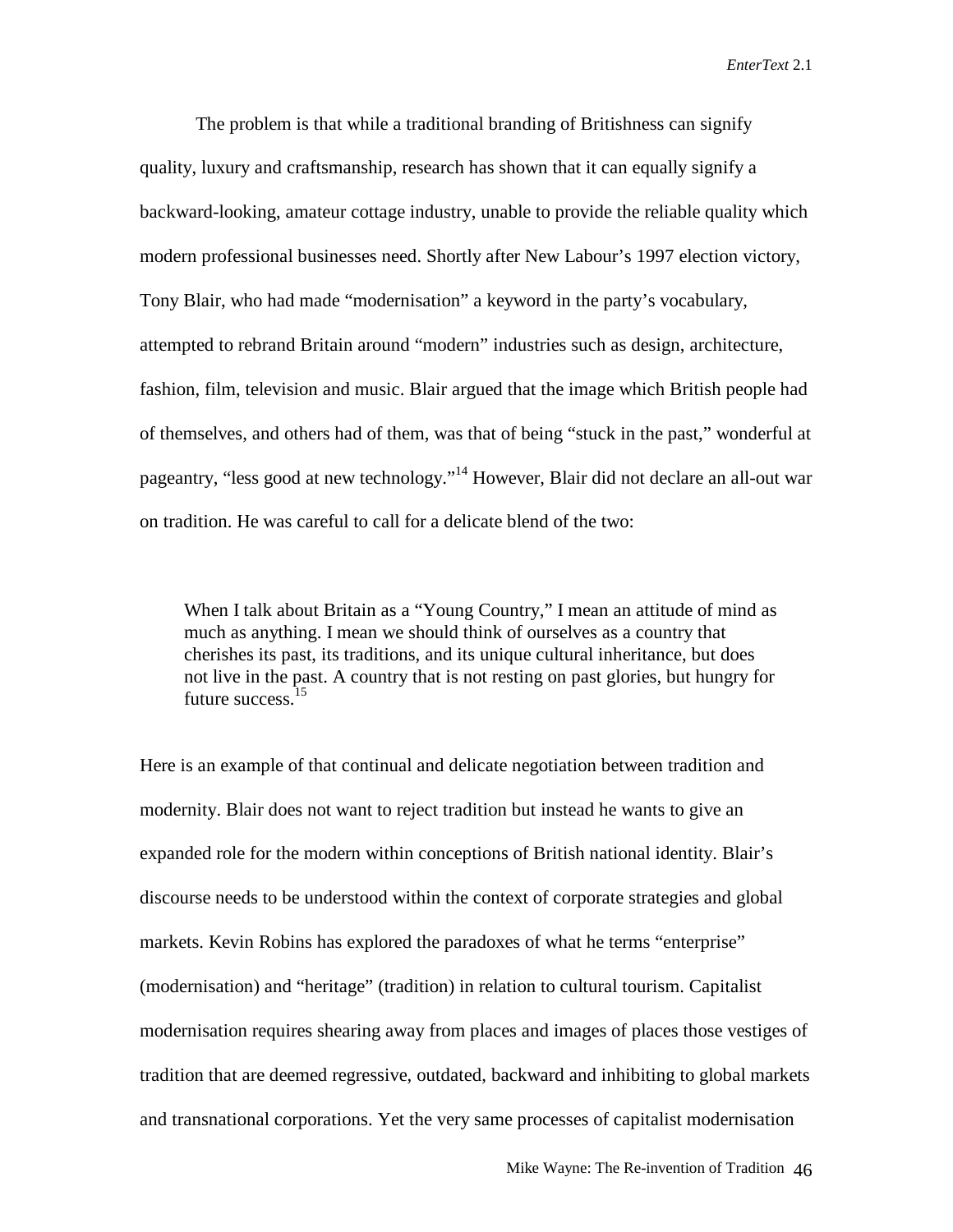also seek to exploit selectively constructed signifiers of heritage as signs of particularity and difference in order to offer, within global markets, something "special" about a place. $16$ 

Blair's attempt to readjust the weighting between tradition and modernity, heritage and enterprise, was only one of the more public manifestations of a debate going on within the narrower world of corporate thinking on business and marketing strategies. An example of this debate, which has a direct bearing on the representations of Britishness by filmmakers, was drawn up by an advertising agency, BMP, the British subsidiary of the American company DDB. In addition to the significance of its general findings for cinematic representations, it is also worth noting that during the 1990s DDB Needham did marketing research and analysis for PolyGram films. The report amounted to a critical account of the negative equity of the excessively traditional British brand by exploring perceptions of Britishness held by people outside Britain. Its sample was, of course, professional business people, so it hardly counts as a representative sociological survey, yet it makes for interesting reading and has important implications for thinking about British cinema.

The report found that western Europe had the strongest sense of Britain as a country "with many differentiated characteristics."<sup>17</sup> While the traditional images of Britain had a strong profile, it was their paradoxical combination with various signifiers of modernity, such as a multi-ethnic population, which fashioned a picture of "contrasts and contradictions." While perceptions of Britishness varied around the world, the most "limited views of Britishness came from the US, they lacked depth and were single dimensional."<sup>18</sup> For America, the typical associations of Britishness were: croquet,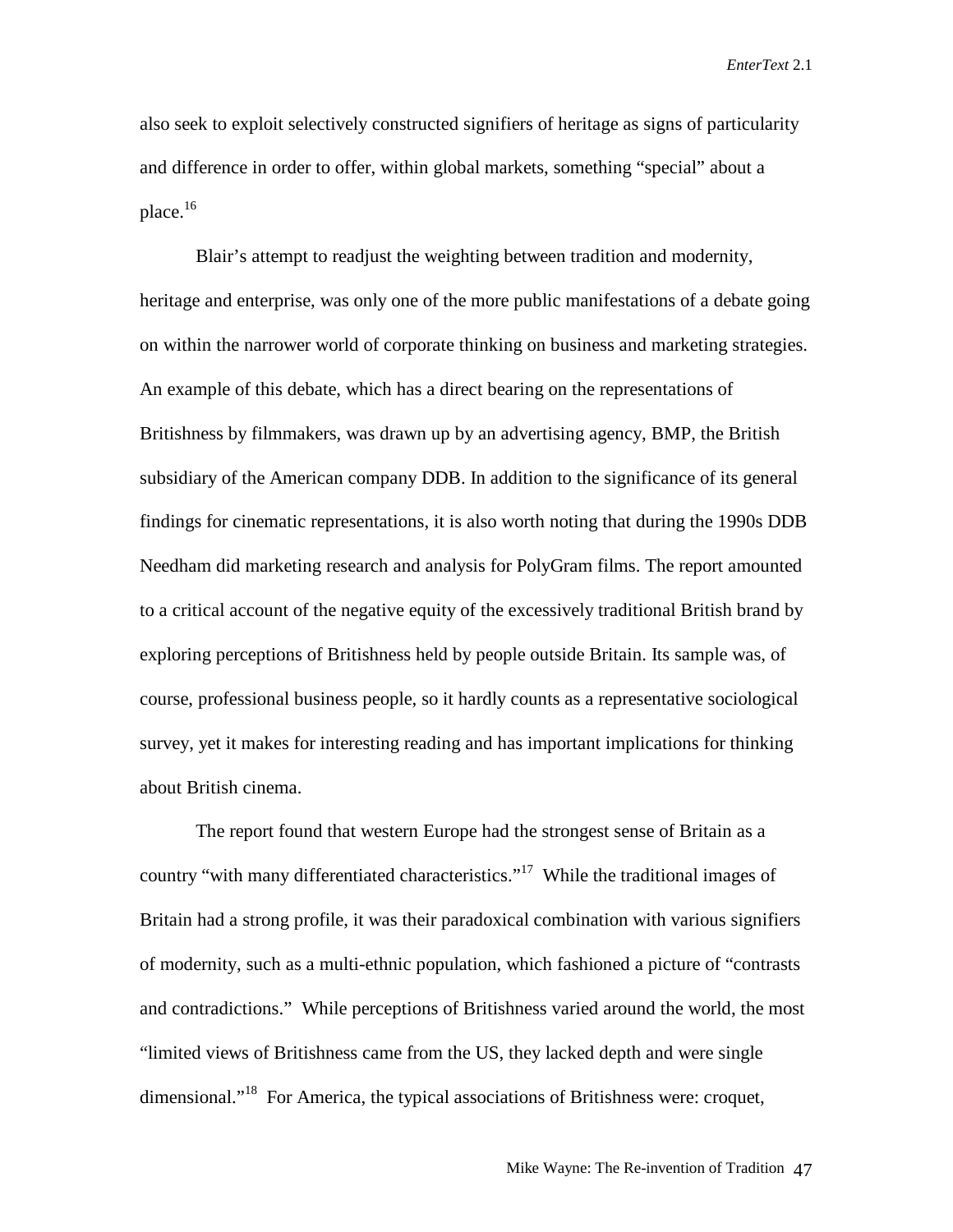teatime, Robin Hood, tweed, castles, Henry VIII, Charles Dickens' London, aristocracy, Shakespeare, Eton, etc. The report notes that often fact and fiction, reality and myth were blurred.<sup>19</sup> The report identifies the centrality of film and television images in shaping the perceptions of Americans: "Britain is admired for its history, its culture, its traditions and its great literature and the visualisation of this in BBC drama has a big and appreciative market abroad."<sup>20</sup> Americans value the green landscape ("a manageable outdoors rather than the mythical outdoors of the US"), the history and the culture; but these positive associations also shade into negatives, even for the Americans.

There is a lack of vitality, excitement and aspiration associated with the British whose reserve and formality indicate a certain lack of warmth and intimacy. Note the importance of the audio-visual industries in constructing this image and conversely, how this image in the international markets must also set the parameters for what is produced by the audio-visual industries. Now, if we add that the American market is the most important for British film and that it is in this market that Britishness is seen in its most one-dimensional, stereotypical version, then we can see that there are powerful commercial pressures determining what images of Britain get produced. This situation also implies that a more diverse space for the production of images set in Britain might be created if the main market was western Europe. Yet that, of course, would require a greater space within the European market for European films, currently dominated by Hollywood.

The report notes that the traditional version of Britishness "has achieved a near mythical status abroad and has pervaded all perceptions of Britain.<sup>"21</sup> This image has been "sold hard," and while it benefits certain companies and products, it also narrows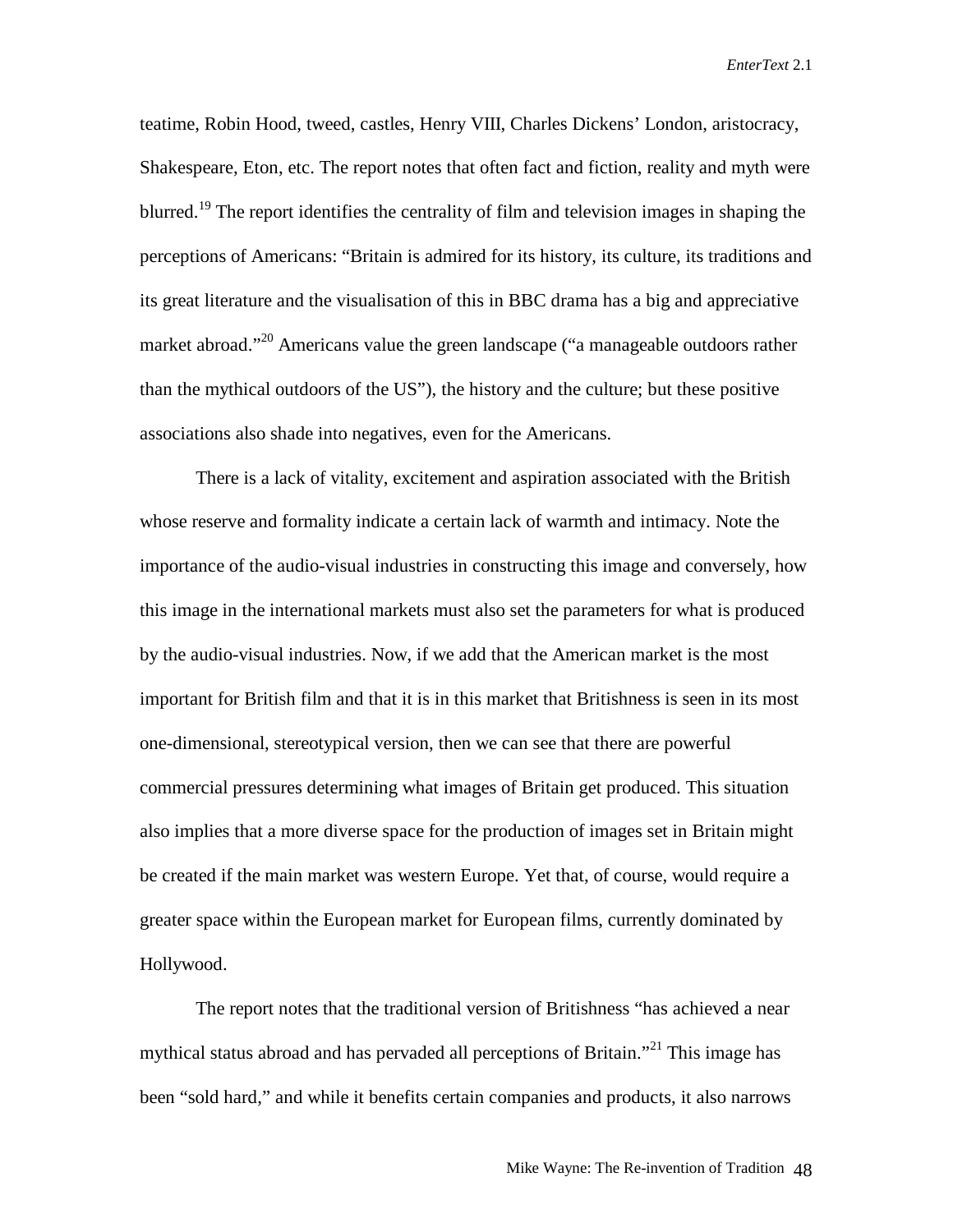the British brand. "By only projecting a sense of tradition and letting nothing else through, Britain is failing to associate itself with progress.<sup> $22$ </sup> This failure to modernise means Britishness is increasingly linked with the negative associations of conservatism: decline, elitism, hierarchy, male dominated, white and class-ridden. The report calls for restoring the balance between tradition and modernity and concludes that:

British media output is like a national advertising campaign. If the parent brand is to be kept strong, healthy and relevant so that it can provide unique umbrella support to a broader range of brands and product categories, it is critical that Britain plays to new-found strengths which are rooted in the reality of the country today. $^{23}$ 

#### **The Politics of the Historical Drama**.

Representations of British history have been dominated by what came to be known in the 1980s as the heritage film. While these films may not represent the majority of the type of British films that are made, they do, as we have seen, have a disproportionate impact on perceptions of Britishness. The heritage film has attracted plenty of critical attention. Tana Wollen provided an early analysis of the genre (and it can fairly be labelled a genre, with its consistent iconography, cluster of themes, and even a familiar repertoire of British actors and actresses). Wollen criticises the taken-for-granted wealth which is on display in the films and the exclusive and hierarchical society which they tacitly uphold.<sup>24</sup> Wollen notes that there are "hints of something rotten" in the nostalgic representations of the past, but generally she calls for "old ghosts" to be left behind and for contemporary stories to be told. Yet while contemporary stories are important, the past, tradition, should not be left to the political right to define. There are stories and perspectives buried in the past which have to be redeemed, as Walter Benjamin argued,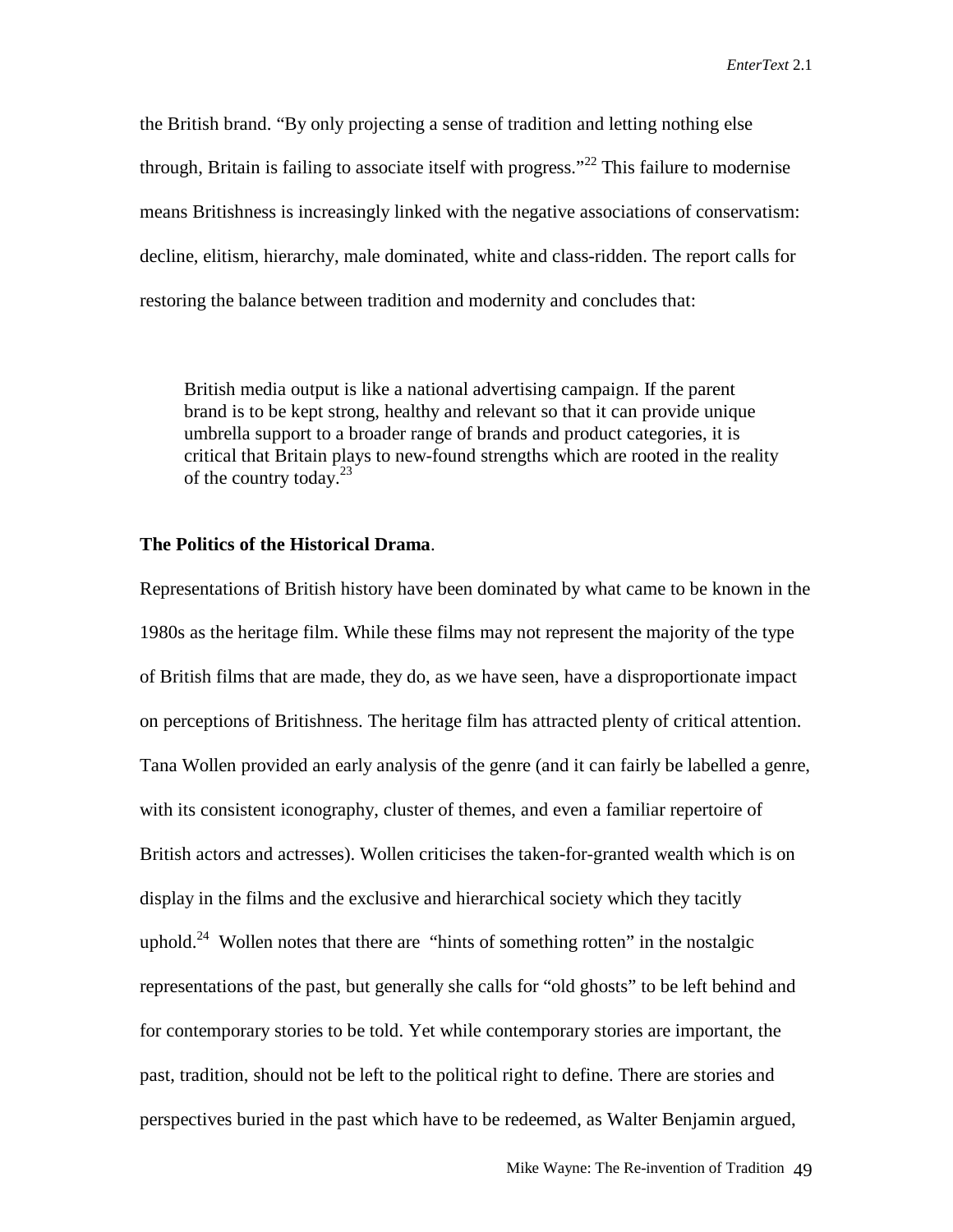by the present, just as urgently as articulating marginalised voices in the present. Indeed the two are intimately linked. Andrew Higson has argued that there is a tension within the heritage genre between a nostalgic image constructed at the level of *mise-en-scène,* with its "reassurance of apparent continuity with the past," and narratives which suggest this past is already in decline.<sup>25</sup> However, Higson has argued that, in general, "the satire" or ironic social critique" evident in the source novels of these films, such as Forster's, are blunted by the "pictorial qualities" of a lovingly recreated *mise-en-scène* of the past.<sup>26</sup> Sarah Street by contrast argues that the social critique does sometimes come through from the source novels. In *Howards End* (James Ivory, 1991), for example, adapted from Forster's novel, Leonard Bast's fate "highlights the hypocritical norms of the uppermiddle class."<sup>27</sup> We could put this a little more strongly, I think. What comes into view in *Howards End* is the capricious nature of the capitalist economy, with Bast losing his income after he swaps banking jobs on the advice of the upper-middle-class characters he has befriended. In another analysis of the genre, Claire Monk's empirical study of audiences has called into question the assumption that heritage films are peculiarly or exclusively films watched by the middle classes. $28$ 

Nevertheless, while we can find tensions and contradictions within these films and even moments of disgust, as Street notes, at the class nature of British society, critics should not let the dominance of these films inhibit us from imagining and indeed pointing to alternative modes of representing history. The domination of the aristocracy and the landed bourgeoisie in these films, the at-best muted criticism of these social strata, the virtual exclusion of the labouring classes whose exploitation the wealthy depend on, and the resistance to acknowledging the forces of change and modernity that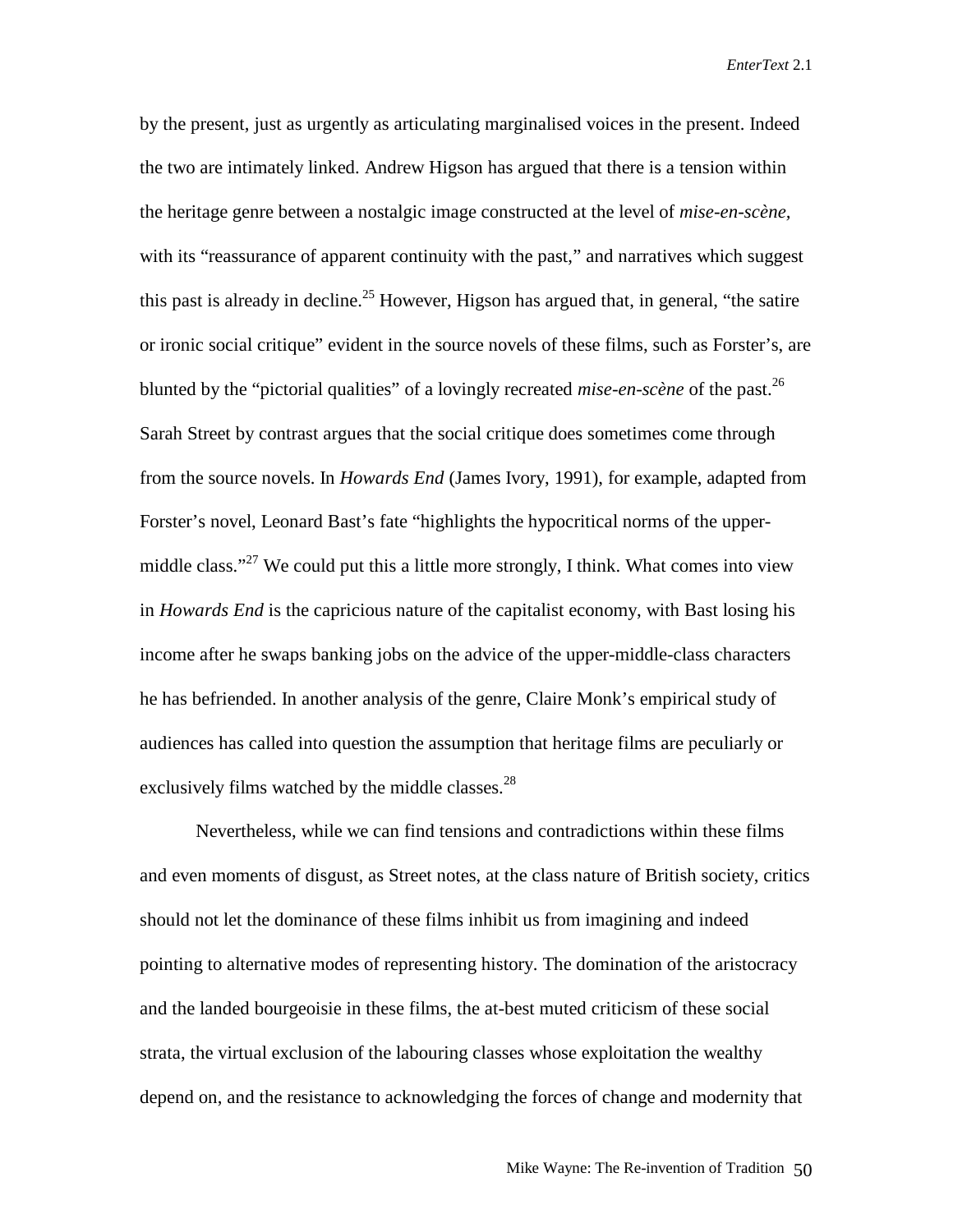exist *within* the past, are all characteristic of the British heritage film. Where the British film, *The Madness of King George* (Nicholas Hytner, 1994), focuses sympathetically on the ailing monarch, the French film, *Ridicule* (Patrice Leconte, 1996), also set in the 1780s, indicts the irrational madness of the entire French aristocratic and feudal class. Clearly, then, there is a history which is internal to the nation which has seen the contours of social and cultural dominance entrench itself and then be magnified, via British film (and television), by the international image-markets.

# **PolyGram: Economic and Cultural Strategies**

During the 1990s, the Dutch-owned but British-based PolyGram Films were particularly active in attempting to plug into joint ventures with British based talent, to lift embedded cultural material into the international market, or give cultural material already well established at international level a modernising make-over. PolyGram hoped to exploit the global domination of the English language and Anglo-American cultural links to access Hollywood's domestic market while still exploiting the different cultural tastes within European markets. PolyGram Films is another example of a great hope for European cinema to compete with Hollywood. But in 1998 it was sold, along with PolyGram music, to the Canadian company Seagram who own Universal. PolyGram's parent company, Philips, the electronics giant, had decided that it needed to streamline its operations and increase shareholder returns.

Thus the profit motive claimed another interesting, if not unproblematic, cultural experiment. PolyGram had made a disastrous foray into Hollywood in the late 1970s, but their 1990s film strategy sensibly did not involve pouring money into the pockets of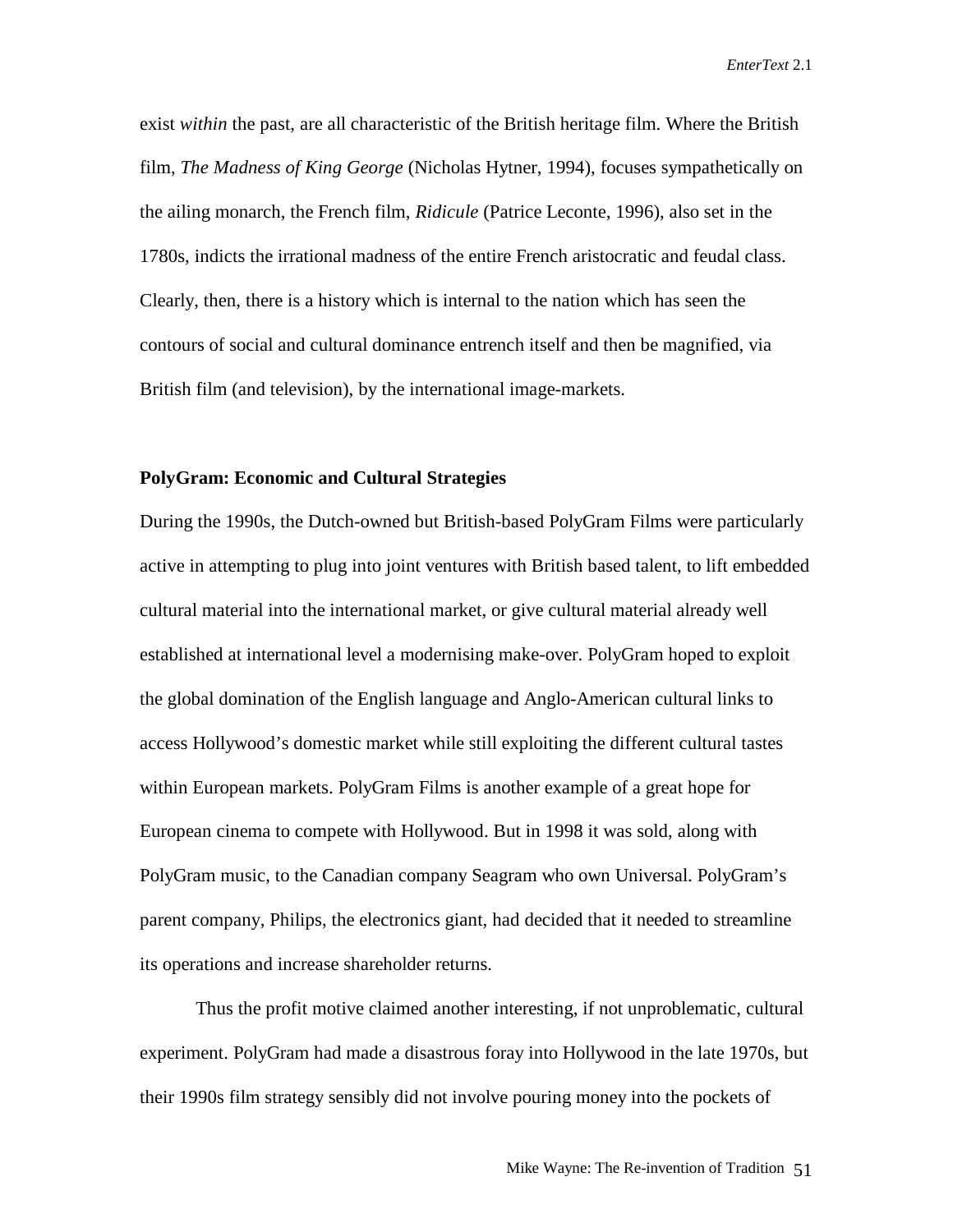Hollywood moguls. Instead PolyGram films adopted the model of the PolyGram music division which was to work through production subsidiaries or 'labels'.<sup>29</sup> PolyGram purchased Working Title for their UK production base in 1991. Phillips, which owned 75% of PolyGram, invested over \$1 billion in film production over the decade, much of which included the setting up of a US distribution arm (Gramercy). Thus it was PolyGram's ambition to become the first European investor to succeed over the long term in Hollywood. Although PolyGram had distribution arms in the UK, France, Germany, Spain, the Netherlands and Australia, the colossal investment in US distribution meant two things: firstly, they needed to make around fifteen films a year to supply the distribution arm, up to four of which would be "wide releases" on more than two thousand screens;<sup>30</sup> secondly, the films had to be geared towards success in the American market as an absolute prerequisite for financial viability.

PolyGram invested in the Scotland-set football film *The Match*, which was clearly intended to have some Atlantic cross-over appeal (it starred the American actor Tom Sizemore), but they were more successful in bankrolling and disembedding *Bean: The Ultimate Disaster Movie* (Mel Smith, 1997). At \$15 million, *Bean* was clearly intended to do well in the international market. This meant translating Rowan Atkinson's television character into cultural material with blockbuster appeal. In part the film could use the international profile which the *television* series had achieved in some territories (Australia, for example, but not America) as a profitable launching pad (the film was first released in Australia where it took \$5 million in its first week).<sup>31</sup> *Bean* eventually grossed \$235 million worldwide.<sup>32</sup> PolyGram's most successful film of the 1990s was a kind of heritage movie in contemporary guise. *Four Weddings and a Funeral* (Mike Newell,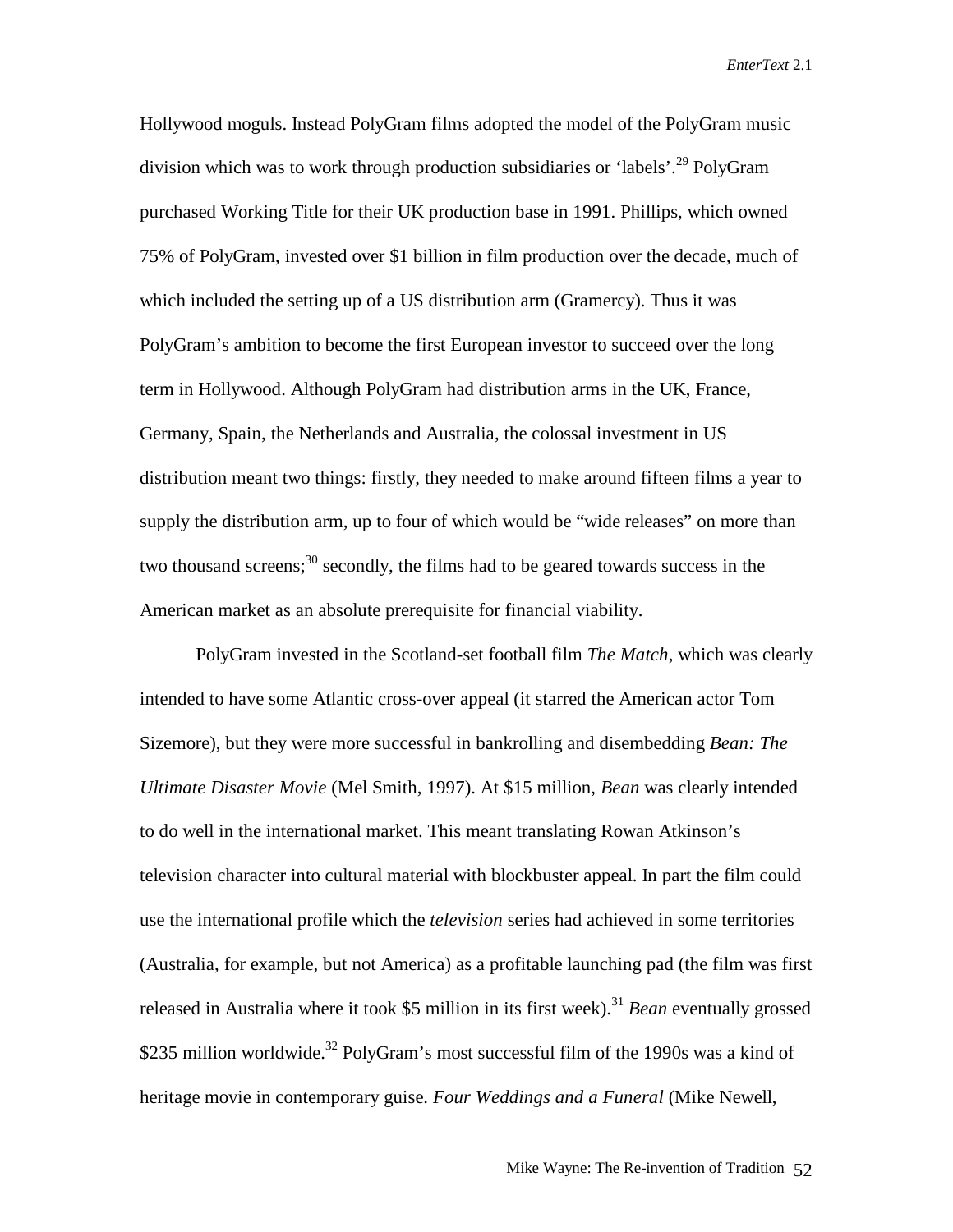1993), starring the American actress Andie Macdowell alongside a then fairly unknown Hugh Grant, took more than \$250 million worldwide. PolyGram's *Plunkett & Macleane* (Jake Scott, 1999) tried to hybridise the heritage film, fusing it with the crime-caper movie and slotting in the Hollywood actress Liv Tyler as a co-star for the American market. *Trainspotting* (Danny Boyle, 1995) is a more complex case of cultural bricolage as Murray Smith has explored. It was funded by Channel Four but marketed and distributed by PolyGram to the tune of £850,000, almost half as much again as the film's production budget.<sup>33</sup> Drawing on PolyGram's connections and experience with the music business, the film was marketed through "outlets and sites connected with the pop and rock music culture."<sup>34</sup> The film went on to take \$75 million worldwide.<sup>35</sup> Smith shows the way *Trainspotting* draws its cultural reference points from every geographical scale, from the very local, to the regional, up through the national and then onto the global, in both the direction of the American market (the film draws on international American and British popular music culture) as well as to European and art cinema markets around the world (Smith describes the film's aesthetic as "Black magic realism").

PolyGram's cultural strategy bears a remarkable resemblance to the debates that I discussed earlier, where a one-sided over-reliance on traditional images of Britishness was beginning to be seen as a potential liability, but where a simple assertion of the modern and the cosmopolitan was also, as British Airways found out, problematic. The solution for British capital (and, by extension, transnational capital using/selling images of Britishness) was to try and negotiate some blending or reconciliation between the traditional and the modern. The advantage for PolyGram of this strategy is that it would diversify the brand they were using to try and crack the American market whilst also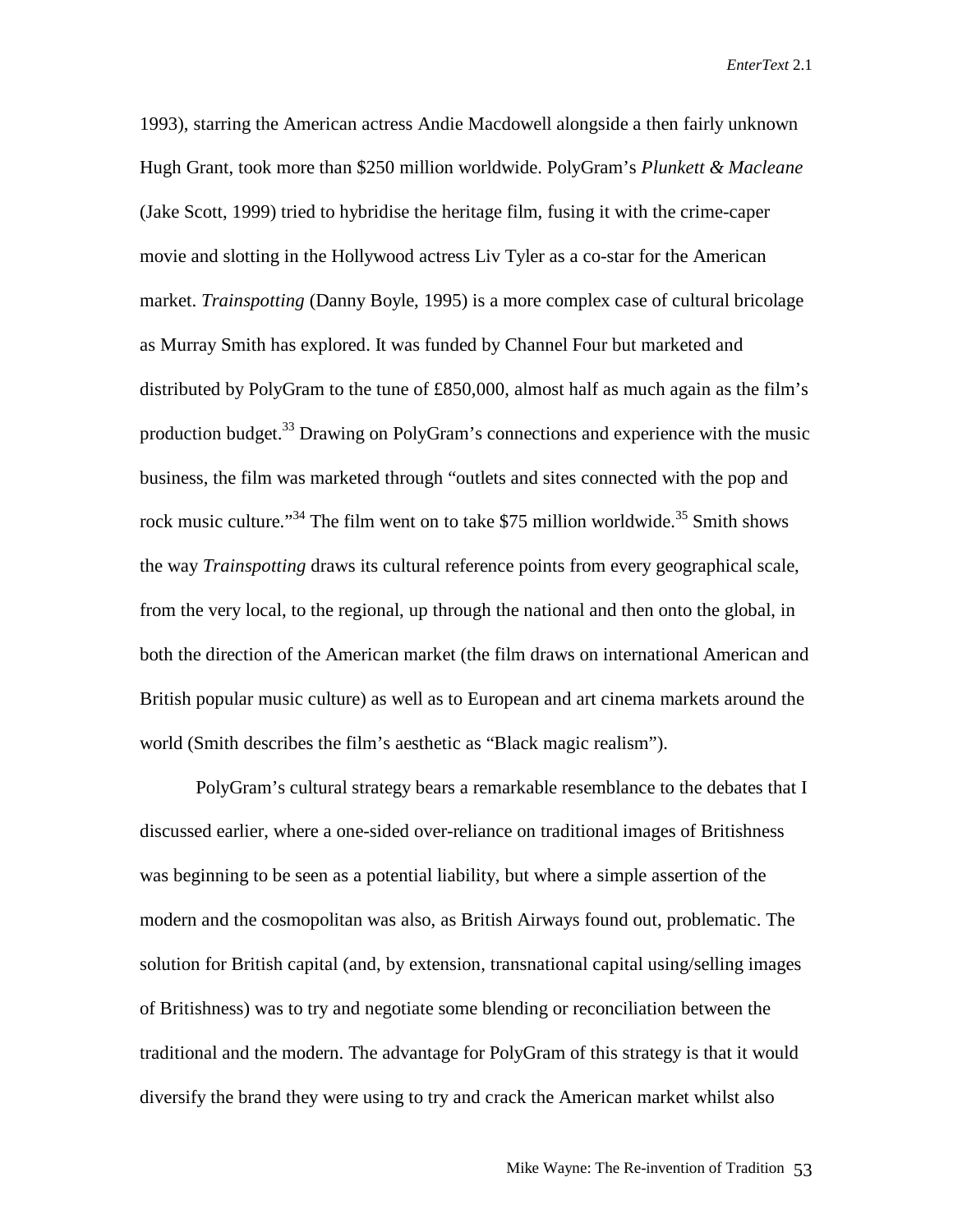hopefully proving popular in European and other world markets, which, as the BMP DDB Needham report found, had already a more diverse sense of Britishness in circulation.

# *Elizabeth* **and the reinvention of tradition**

*Elizabeth* (1998), directed by the Indian filmmaker Shekhar Kapur, who made *Bandit Queen* (1994), was funded jointly by Film Four and PolyGram and had a budget of over £9 million. Film Four, of course, operates within Channel Four's government-enforced public broadcaster remit and thus has a long tradition of funding low-budget, radical, alternative or just plain quirky filmmaking. PolyGram, as we have seen, developed a cultural strategy for tapping into marginal aspects of Britishness (*Trainspotting*) for the international market and combining them with more internationally established cultural signifiers (music in this case) or giving already established traditional cultural material a new "modernising" twist. With such backing it is hardly surprising that *Elizabeth* was considered to be a little "different" from the standard heritage fare. *Time Out* declared that the "costume drama escapes its mothballs in this labyrinthine conspiracy movie."<sup>36</sup> The film's prowling camerawork, rapid cutting and disorientating camera angles (particularly the overhead shot) certainly graft a very modern sensibility of intrigue and politicking onto its historical content. My argument is that while the film is certainly different, both stylistically and thematically from other heritage films, it is still operating well within the national myth of monarchy generally and Elizabeth specifically.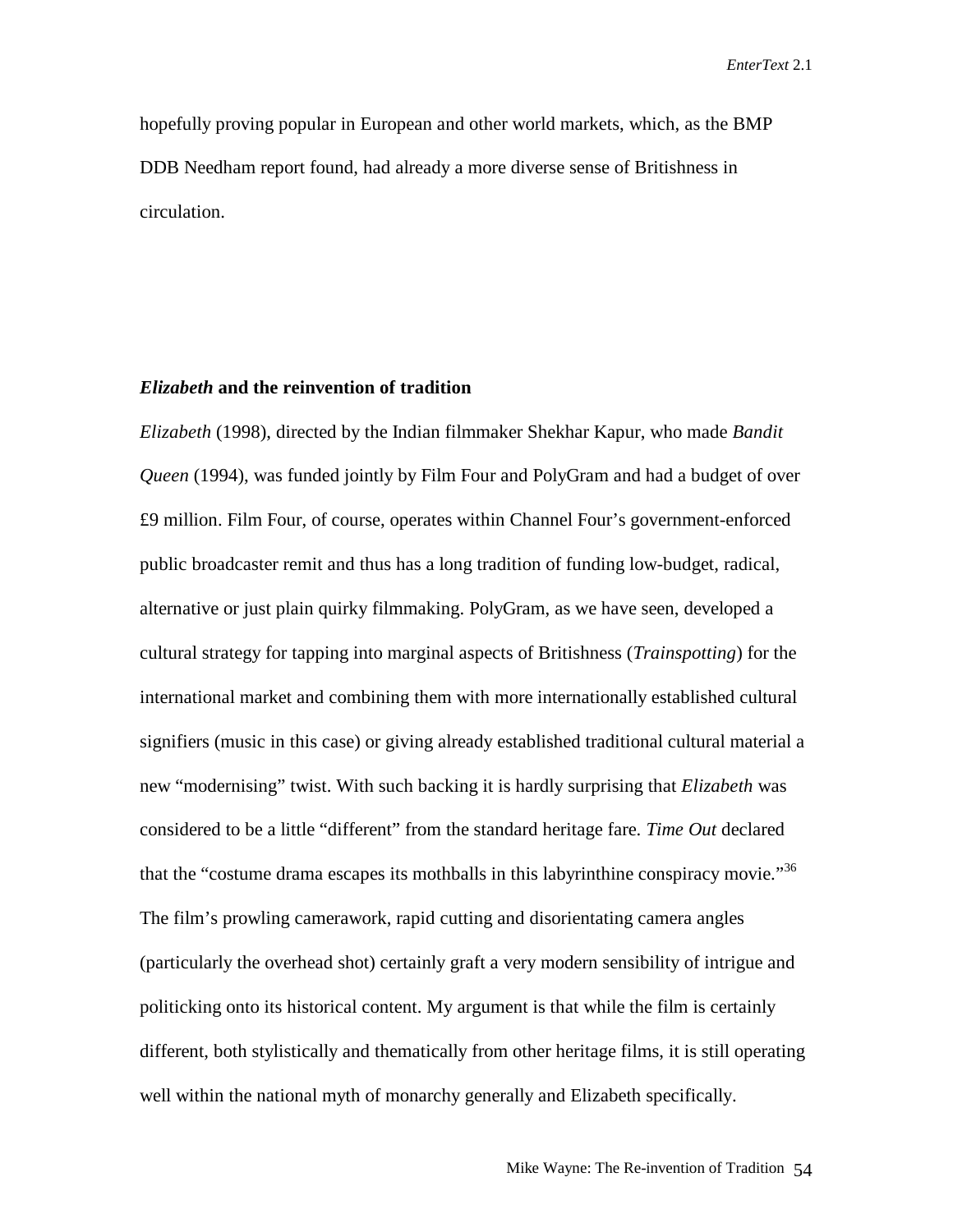In *Mythologies,* Roland Barthes defines myth as the process whereby signs are lifted out of a complex of social and historical determinants. For Barthes, myth is a form of "language-robbery" in that it operates by turning a sign (say a rural landscape) into the vehicle of another sign. $37$  This new sign is filled with the connotations of bourgeois ideology. In the case of the rural landscape, myth turns it into a terrain outside history, production, industry and conflict populating it with a certain class and ethnic exclusivity.

There are three interwoven mythical strands in *Elizabeth*. Firstly, the film purports to be the "backstory" to the mythical figure we have of Elizabeth; that is, the film is about the process by which the young Queen is transformed into the mythic Virgin Queen. The terms of this process, however, are themselves highly mythical. Secondly, the film represents Catholicism as foreign and alien to the country and the Protestant Elizabeth's ascension to the throne as a deliverance from dark times and the authentic expression of national and religious identity. Thirdly, the film completely excludes the common people from the frame, a move which is typical of British cinema and which facilitates the disavowal of class conflict between the Tudor regime and the peasant masses.

The religious conflict at the centre of the film is certainly unusual, not only for the heritage film but for British cinema generally. The 16th-century break with the Catholic Church and the Pope and the establishment of the Church of England and Protestantism as the state-sanctioned religion has been little dwelt upon in British cinema not least, one suspects, because of the conflict within Northern Ireland. At one level, *Elizabeth* is a film that comes out of the context of the peace process in Northern Ireland for perhaps only now is it possible to explore the historical roots of British Protestantism.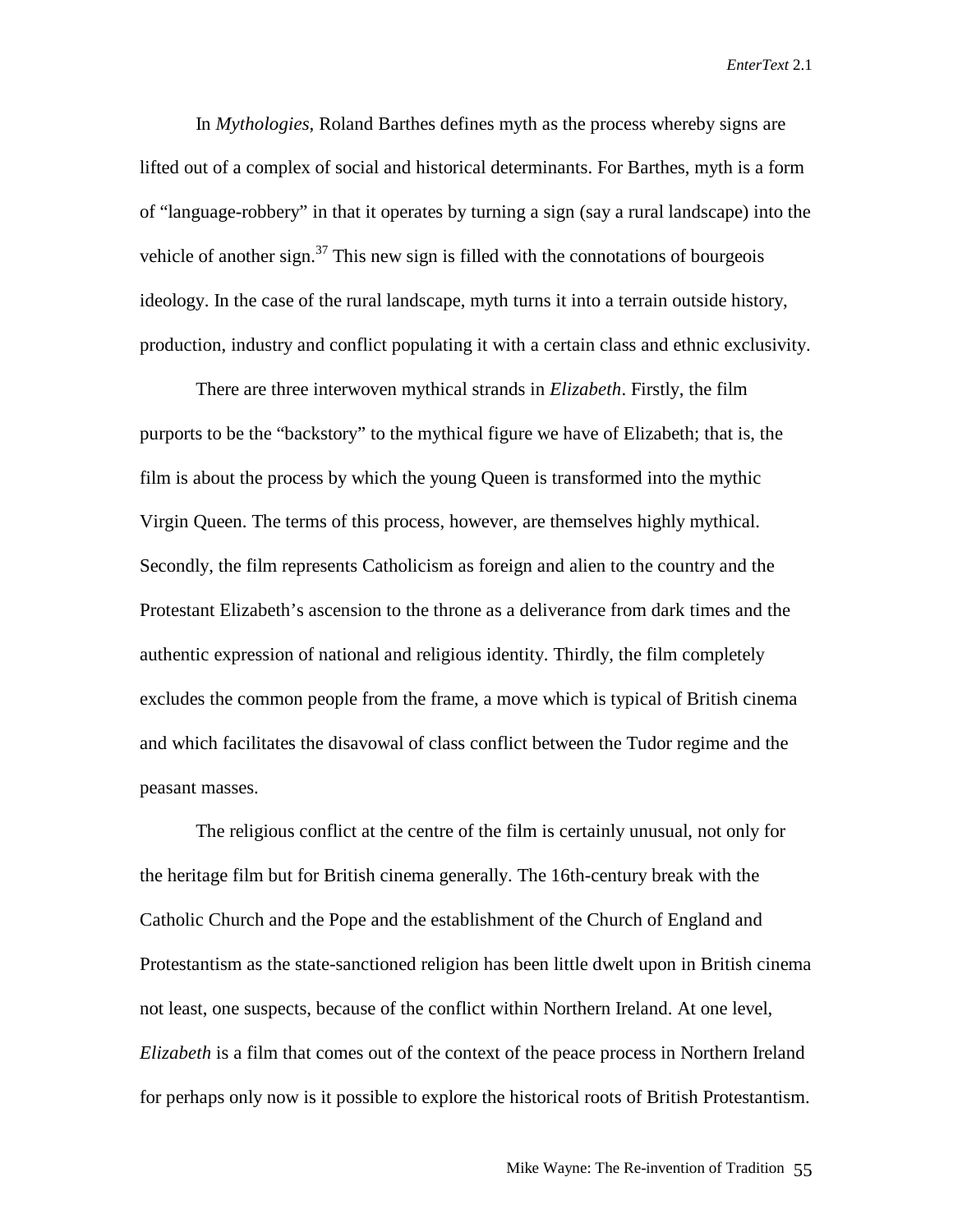However, the strategies which the film deploys to tell its story fully dehistoricises those roots and so pulls the film towards myth. The myths surrounding Elizabeth were often constructed contemporaneously to her reign. She ascended the throne in 1558 and in 1563 John Foxe's *Actes and Monuments* was published. According to Roy Strong this book was familiar to every Englishman for three centuries. Copies were placed in every Parish church. The book:

not only narrated the sufferings of Protestants under Mary but went on to cast England and the English into an heroic role, that of the chosen nation of God...English history was cast into a dramatic story in which light overcame darkness, Protestantism Catholicism, and the valiant kings of England the wicked popes of Rome. $38$ 

This is a fair description of the film's representation of Mary's rule and Elizabeth's ascension to the throne. Queen Mary's chamber is a noirish cavern, dark with shards of light coming through the windows. She herself is dressed in black and cared for by a dwarf. The film opens with an overhead shot of the persecution and burning of three Protestants. The martyrs call upon the common people to throw more wood on the fire for the flames are not sufficiently fierce to ensure a relatively quick death. The crowd respond, braving the soldiers. This is the only time that we see the common people and it serves to establish the cruelty of Mary's reign and the resistance of the people to her.

When Mary dies of a tumour, the Royal ring is passed on to her sister. Elizabeth receives the ring, the symbol of the transfer of power, in an exterior scene resonant with English iconography and contrasting starkly with Mary's dark interior scenes. A large oak tree dominates the left side of the frame. Elizabeth, right, stands atop a hill overlooking the trees and countryside below. The tree confers to Elizabeth, at this key moment of her ascension, all the qualities associated with the oak: strength, endurance,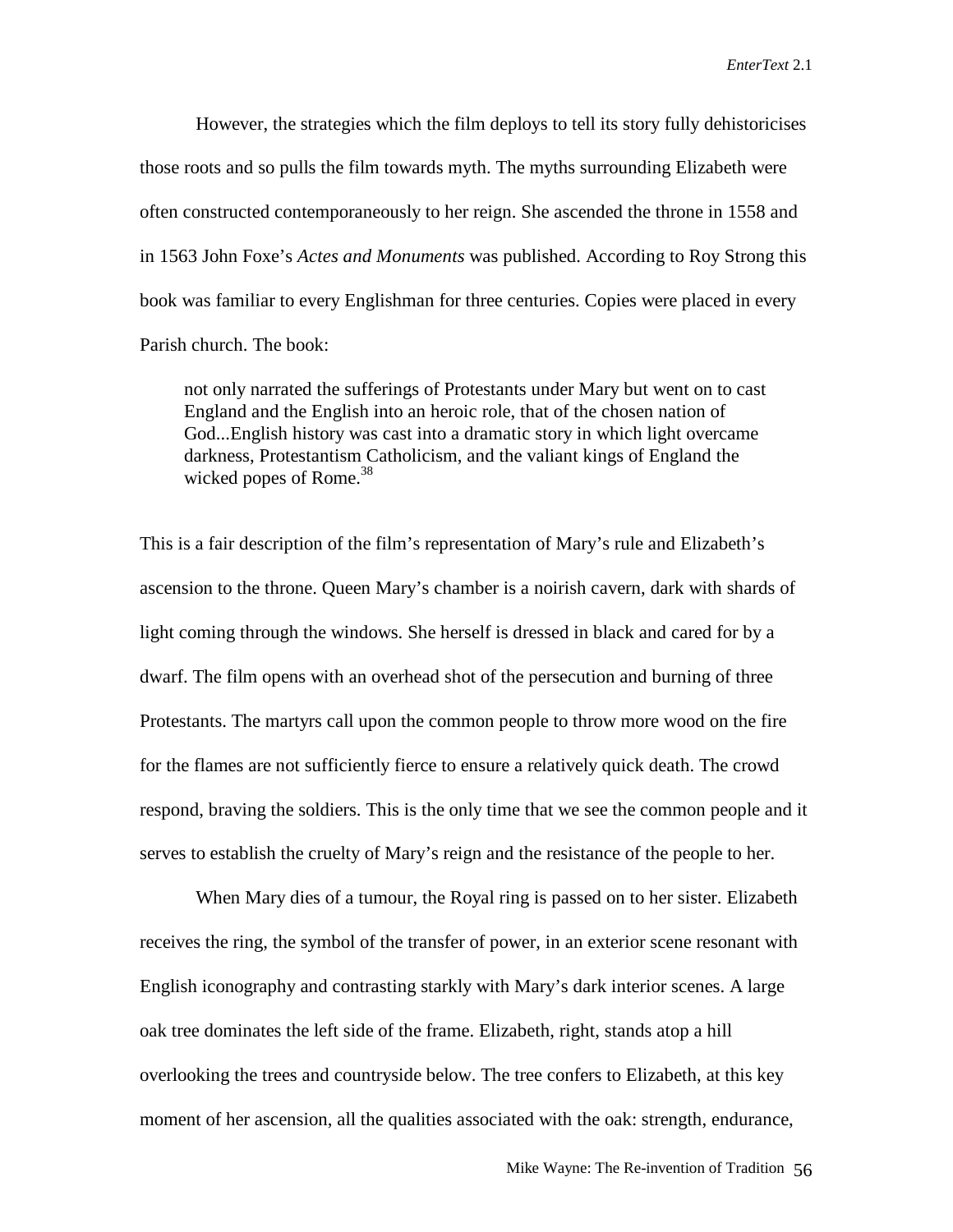nature, rootedness, Englishness. Yet the film itself has told us using titles at the beginning that England is *divided* between Protestantism and Catholicism. At the same time, Elizabeth's pragmatic Protestantism is represented as embodying Englishness. Since the narration never descends amongst the common people, the divisions appear to be between Elizabeth, who embodies Englishness, and a minority of Catholic nobles around her court, allied with foreign powers (France, Spain and the Pope). There is little sense of residual or strong support for Catholicism amongst the broader population, even though, upon Mary's ascension in 1553, "images of the Virgin and saints had immediately reappeared to be displayed in people's windows, having presumably been hoarded in cellars and attics."<sup>39</sup> I am not arguing that the film must be judged against a strict catalogue of facts nor that one cannot make the judgement that Elizabeth's reign laid the foundations for a more moderate role of religion in daily life than a reactionary Catholicism linked to Rome. Yet what we have here is a good example of how myth works. Elizabeth is *naturalised* as the embodiment of Englishness, the complexities of history evaporate and in its place we have a binary opposition:

Elizabeth=good=Protestant=light=England

Mary=bad=Catholicism=dark=foreignness

Nor am I am imposing historical evidence on the film which it itself does not recognise. It does recognise (using titles) that England was divided, but its *cinematic* language is in contradiction with this recognition of historical reality.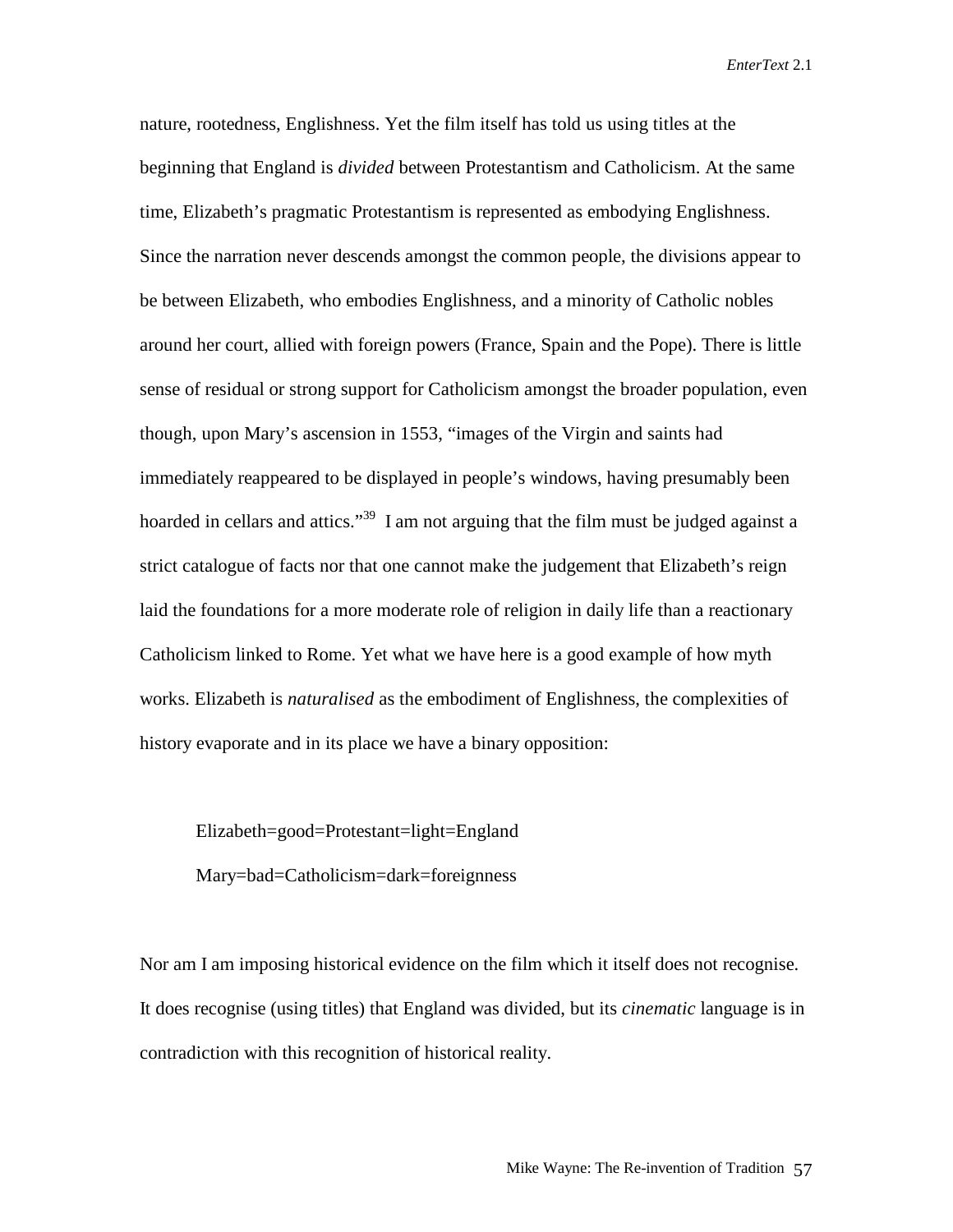Elizabeth's transformation into the Virgin Queen turns on familiar heritage territory, indeed it is a classic motif of British cinema: the individual sacrificing her or his desires for social duty, obligation and responsibility. Elizabeth is separated from her one true love by the pressures of state diplomacy and the various factions around her, which try to marry her off to either French or Spanish royalty to shore up England's fragile position. Lord Dudley's access to Elizabeth is increasingly difficult once she becomes Queen. After an assassination attempt on her, for example, Dudley is refused entry to her chamber. This separation from Elizabeth makes him vulnerable to being drawn into the intrigues being spun by the Duke of Norfolk and the Spanish ambassador.

The denouement of the film is strikingly "modern" in conception and has strong intertextual links to *The Godfather* films. In both, the climax of the struggle between contending forces is presented by cross-cutting between the central protagonist (Michael Corleone in *The Godfather* series and Elizabeth) and their enemies being assassinated by their agents (Walsingham, in *Elizabeth*), or (in *Elizabeth*) being arrested before they are officially executed. As in *The Godfather* (Francis Ford Coppola, 1971) the soundtrack to the murders is choral. In Coppola's film, there is an ironic juxtaposition between the religious sanctity of Michael Corleone's marriage ceremony and the murders he has sanctioned, but in *Elizabeth*, the choral music is aligned with the queen because we see her ferverently praying. Interestingly, Elizabeth is now in the same dark chamber as Mary was earlier, except now the meaning of the *mise-en-scène* is very different. This is Elizabeth's moment of greatest danger, when she will succeed or fail against the conspirators. Apart from the ever-loyal Walsingham, she is all alone, except for her faith.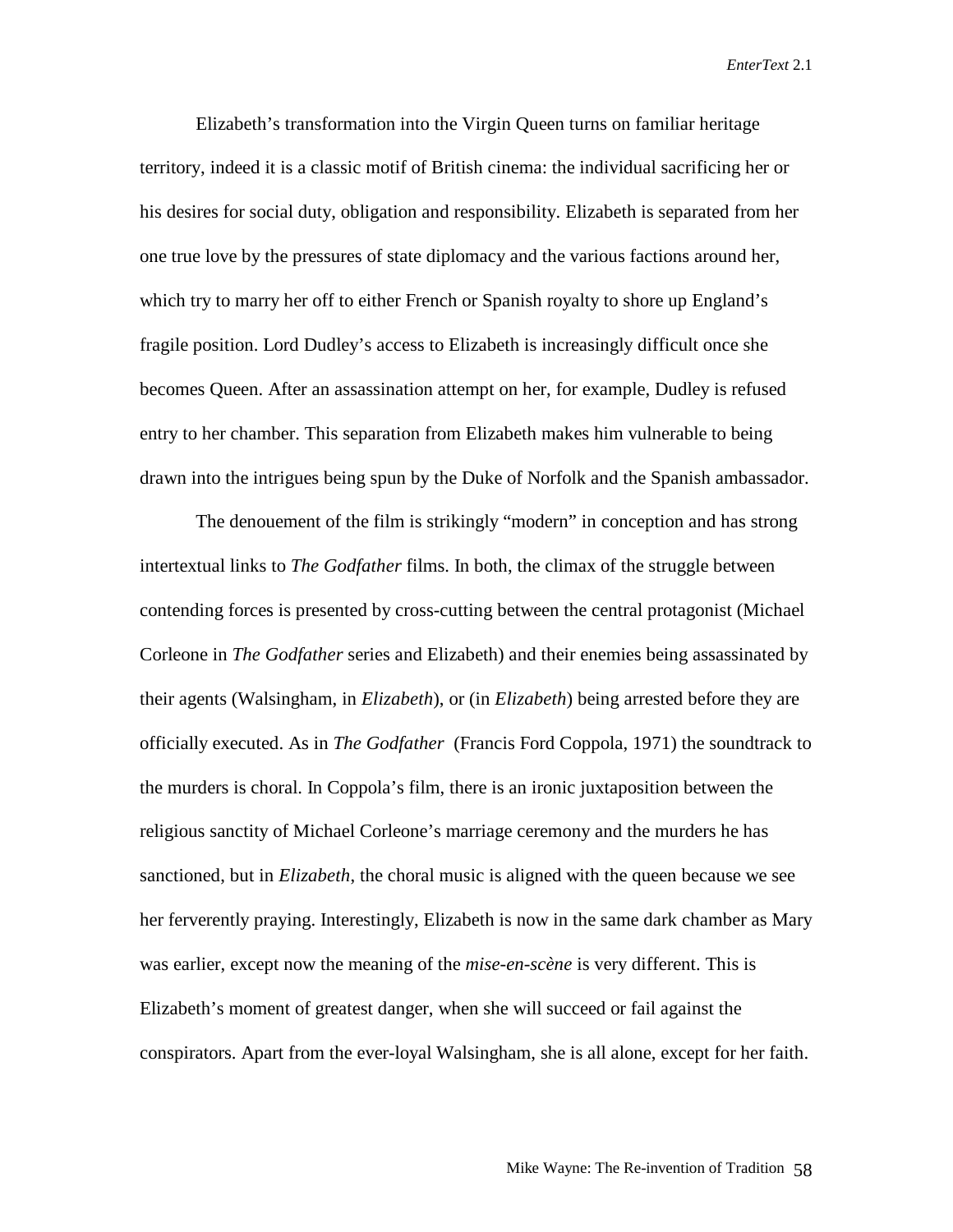The only figure to escape the meticulous attentions of Walsingham is Lord Dudley. Elizabeth keeps him alive and free, despite his involvement with the conspirators, as a constant memory of how close love brought her to danger. Her repudiation of sexual intimacy as compromising her independence and power, her repression of feeling and desire, lays the basis for her visual transformation into the mythic figure of the Virgin Queen. In a key exchange between Elizabeth and Walsingham under a statue of the Virgin Mary, Walsingham advises her that in effect she too must be made of stone in order to reign supreme. Elizabeth notes that the Madonna had such power to move men's hearts. Walsingham suggests that men must be able to "touch the divine here on Earth" and that Elizabeth must replace, in men's hearts, the Catholic worship of idols with the profane worship of rulers. In the next scene we see the process by which Elizabeth is transformed into the myth of the Virgin Queen. The long flowing hair of her youth is cut off by her tearful lady-in-waiting. This emotion already contrasts with Elizabeth's stony facial expression. The displacement of emotion to the lady-in-waiting marks the passage Elizabeth is already making from desire to duty, from self to social obligation. This is the archetypal self-legitimising myth of Britain's social elites. We see the preparation of the distinctive white face paint that will turn pink flesh into a cold white pallor. "I have become a Virgin," Elizabeth intones. When she enters the court her figure is strongly backlit with a blinding white light signifying her transformation and transcendence beyond mere men. "Observe," she instructs one of her trusted advisors, Lord Burleigh, "I am married to England." Now, for the first time we see the iconic representation of Elizabeth that has been handed down in numerous portraits: her hair is now fanned distinctively over the top of her head, decorated with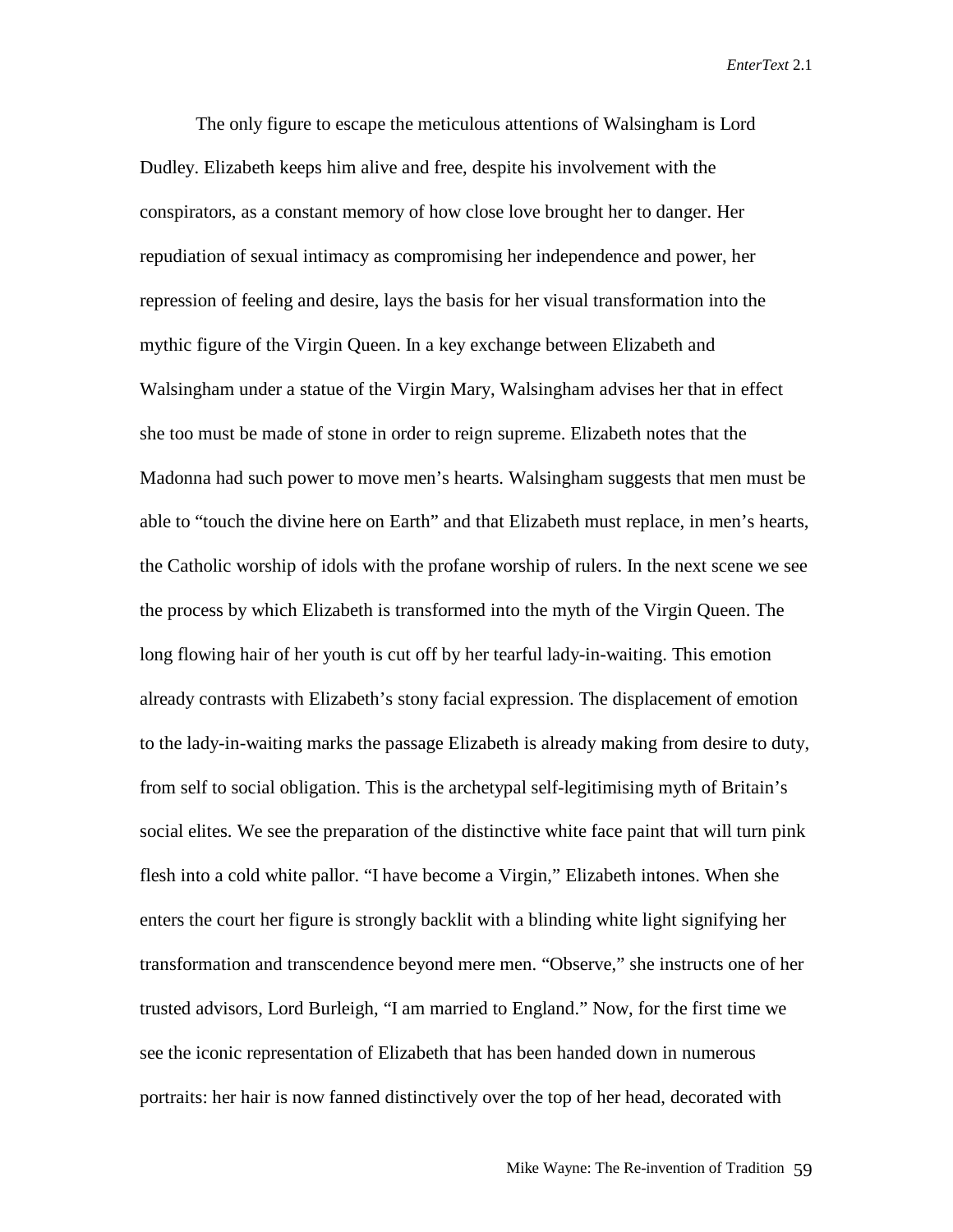crowns and jewels, her face has been caked in white make-up and she wears a vast ruff. Elizabeth the young woman has become Elizabeth "the myth;" yet this backstory is itself mythical.

Interestingly, the conversation between Walsingham and Elizabeth draws on a view widely held by historians that representations of Elizabeth attempted to construct her as a Protestant substitute for the Virgin Mary, filling, as Helen Hackett notes, "a post-Reformation gap in the psyche of the masses."40 This, of course, is Walsingham's interpretation and there is nothing in the film to contradict him because the masses have been effectively screened out. That the film draws on this historiographic analysis undercuts one obvious objection to my analysis: that it is a film and not historiography. The two cannot in fact be so cleanly separated. The problem with the historiographic analysis of the historians (and the film), is precisely that it constructs that horizontal comradeship which Anderson noted conceals the vertical power relations between rulers and ruled within the nation. Panegyric paintings, poetry and songs were the propaganda products of the Court, which aimed at securing Elizabeth's rule at particular moments of weakness or vulnerability.<sup>41</sup> Thus here we are, at the start of the twenty-first century, with the means of advanced mass technological representation at our disposal, recycling myths some four hundred and fifty years old. If the aura of an institution like the monarchy has at times been undermined by exposure to the mass media, *Elizabeth* revives the aura (with its attendant myths of national unity between the ruling and subaltern classes and the ruling elite's favourite myth that their privileged position is channelled into duty and self-sacrificial social obligation) with a vengeance.<sup>42</sup>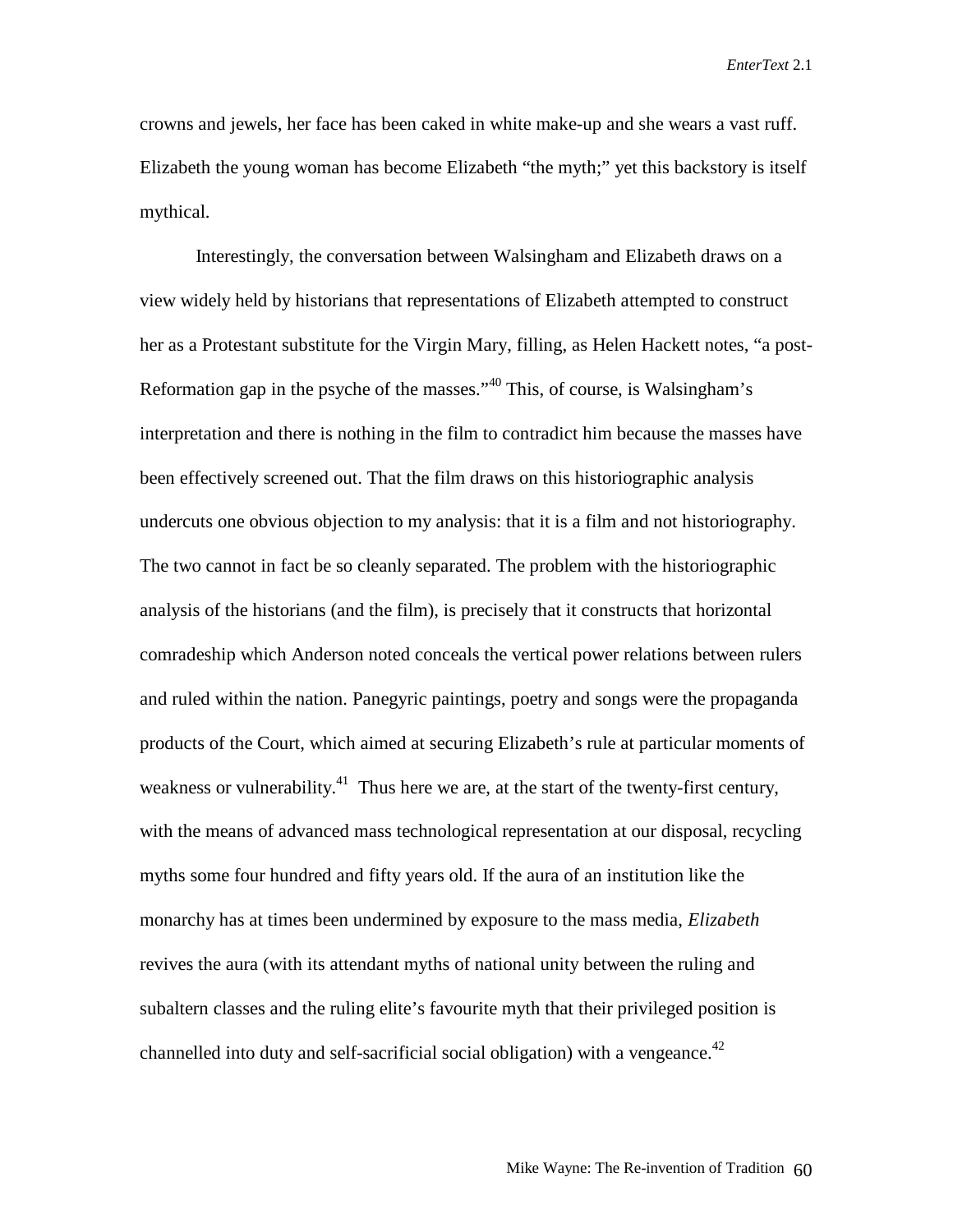#### **Anti-National National Cinema**

None of this is to imply that the dynamics I have been outlining are the only ones operating on British cinema or that there are not other films which are being made which do not fit into this psuedo-modernisation and Atlanticist-orientated model which I have been critiquing. There is a current of what I would call anti-national national films also being made. The films in this category are defined by their critique of the myth of *community* which underpins national identity; the myth, that is, of that deep horizontal comradeship which overlays the actual relations of a divided and fractured society. The myth of unity and shared interests is a powerful means for legitimising the social order. These films are national insofar as they display an acute attunement to the specific social, political and cultural dynamics within the territory of the nation, but they are antinational insofar as that territory is seen as a conflicted zone of unequal relations of power. The scandalously under-appreciated work (within the UK) of Ken Loach with such films as *Riff Raff* (1991), *Raining Stones* (1993), *Ladybird Ladybird* (1994), would be examples, as would *Brassed Off* (Mark Herman, 1996), *Face* (Antonio Bird,1997) *Century* (Steven Poliakoff, 1993) and *Mansfield Park* (1999). The latter film radically updates Jane Austen's source novel by, among other things, imaginatively filling in the silences within Austen's text concerning the source of Sir Thomas's wealth (the slave plantation in Antigua). One could make a case for *Trainspotting* as an anti-national national film while British Asian films—such as *Wild West* (1992), *Bhaji On The Beach* (1993), and *East is East* (1999)—also fit into this category insofar as the nation-state has imagined itself as being underpinned by a homogeneous culture which has in turn legitimised racial exclusion or marginality.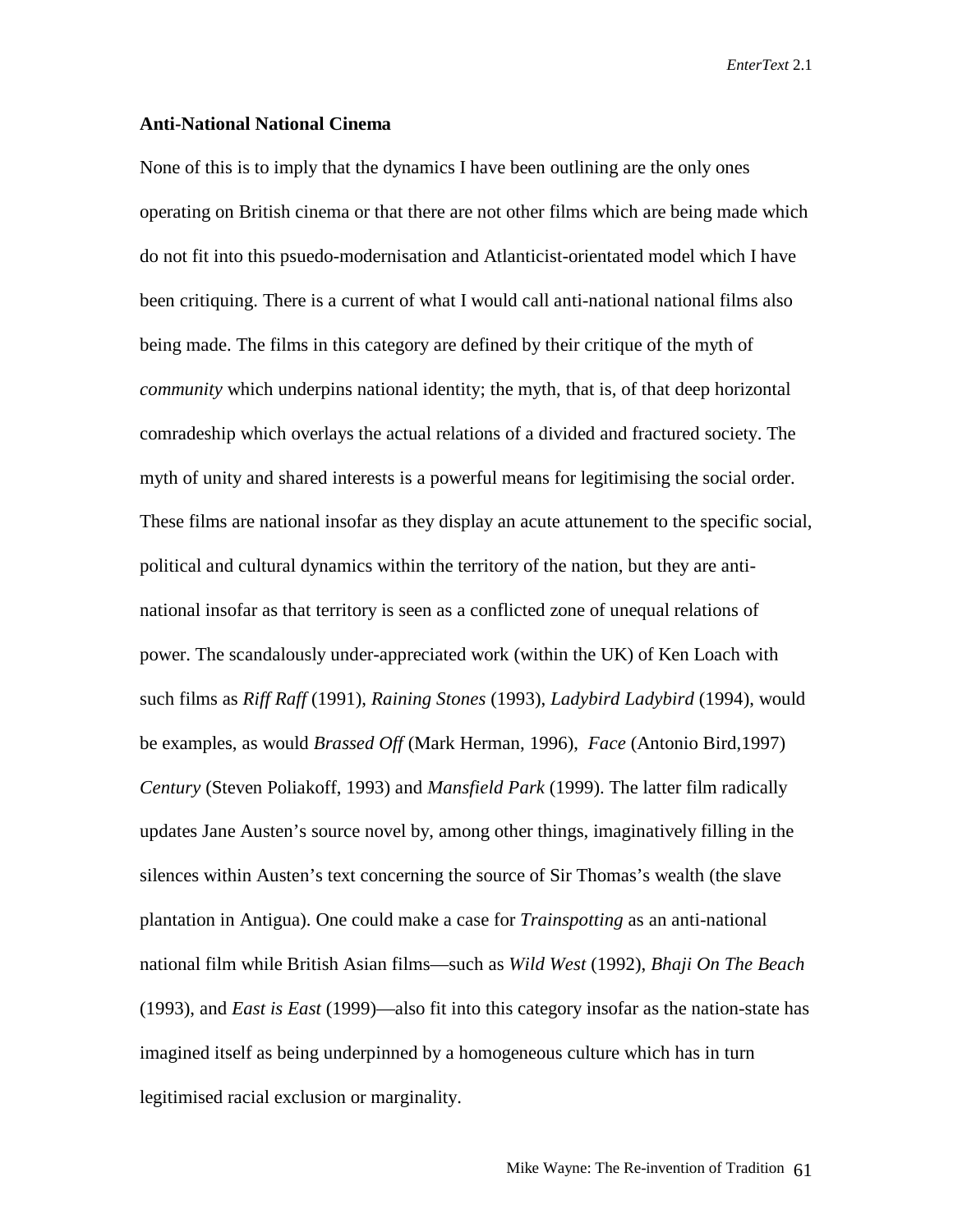Nevertheless, in terms of profile and weight, both within Britain and outside it, those films conforming to the dominant dynamics of the international image markets do make it difficult for other voices and representations to come through. Take for example *Century*, which stands in a very different tradition of historical drama from the one that dominates British cinema. It demonstrates that British filmmakers can tackle the past in ways which do not succumb to a cloying nostalgia, to myth and to an affirmation of the social order. Poliakoff's film explores how the class, gender and ethnic divisions of late nineteenth-century Britain informed science, eugenics and a social conformity and authoritarianism which eventually led to European fascism. The film *constellates* the *fin de siècle* with our own millennarian hopes and anxieties. The concept of the constellation was developed by the Marxist philosopher and historian Walter Benjamin. A constellation is the technique of arranging historical materials from different points of time (and possibly space) in order to construct miniature "flashes" or illuminations of historical truth.<sup>43</sup> Benjamin utterly rejected a historiography which constructed a seamless continuum between past and present. Such a continuum is precisely what myth constructs. Myth turns what is historically transitory into a timeless, a-historical story. For example, *Elizabeth* depicts the Queen's successful consolidation of Protestantism as the embodiment of Englishness, thus retrospectively imposing the closure of Protestant victory onto what was an open-ended and volatile situation.

Yet at the same time, *Century'*s fate at the box-office also suggests that while such films can occasionally get made, the wider culture in which audience expectations get formed is hardly conducive to fostering such films and providing them with anything but the most negligible profile in the marketplace. The film, funded by the BBC as part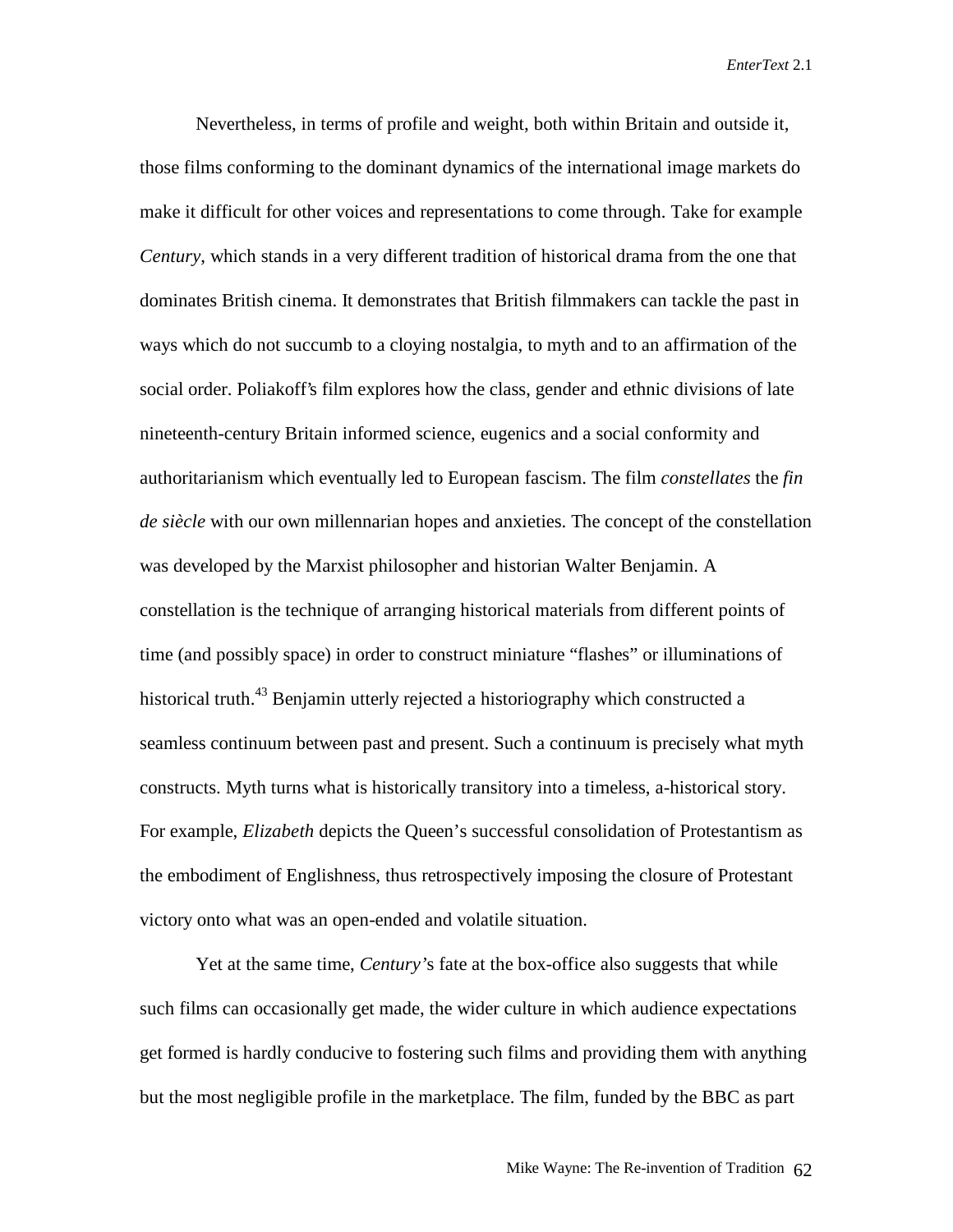of a small slate of productions intended for theatrical release, opened in three central London cinemas and took a mere £6,296 in three days.<sup>44</sup> It had a three-week run in central London, but was down to one cinema in the final week. Compare this with a stardriven vehicle such as *The Remains of the Day* (James Ivory 1993) —also, coincidentally, an examination of fascism—which opened in central London a few weeks earlier in four cinemas, and took £70,196 over the first three days.<sup>45</sup> The different marketing and organisational powers behind the two films (*The Remains of the Day* was distributed by Columbia Pictures) only partly accounts for the films' respective boxoffice performance. Equally significant is the cultural pattern of expectations as to what constitutes a British historical drama. *The Remains of the Day* fits very comfortably into the traditional iconography of the historical drama, with its country-house setting, rural life, upstairs-downstairs scenario and narrative of sexual repression, albeit with a critique of the link between the repression of emotions and feelings and the conformism of the butler Stevens (Anthony Hopkins) to his fascist-leaning lord (James Fox). However, as a metaphor for investigating fascism, the country-house domain hardly taps into some of the modern dynamics of fascism, not least that it is a political response on the part of the ruling classes to contain the emancipatory desires of the industrial working class. Although it is impossible to prove, my hunch is that if *Century* had been a French film it would have had a more receptive audience in its domestic market and possibly abroad as well.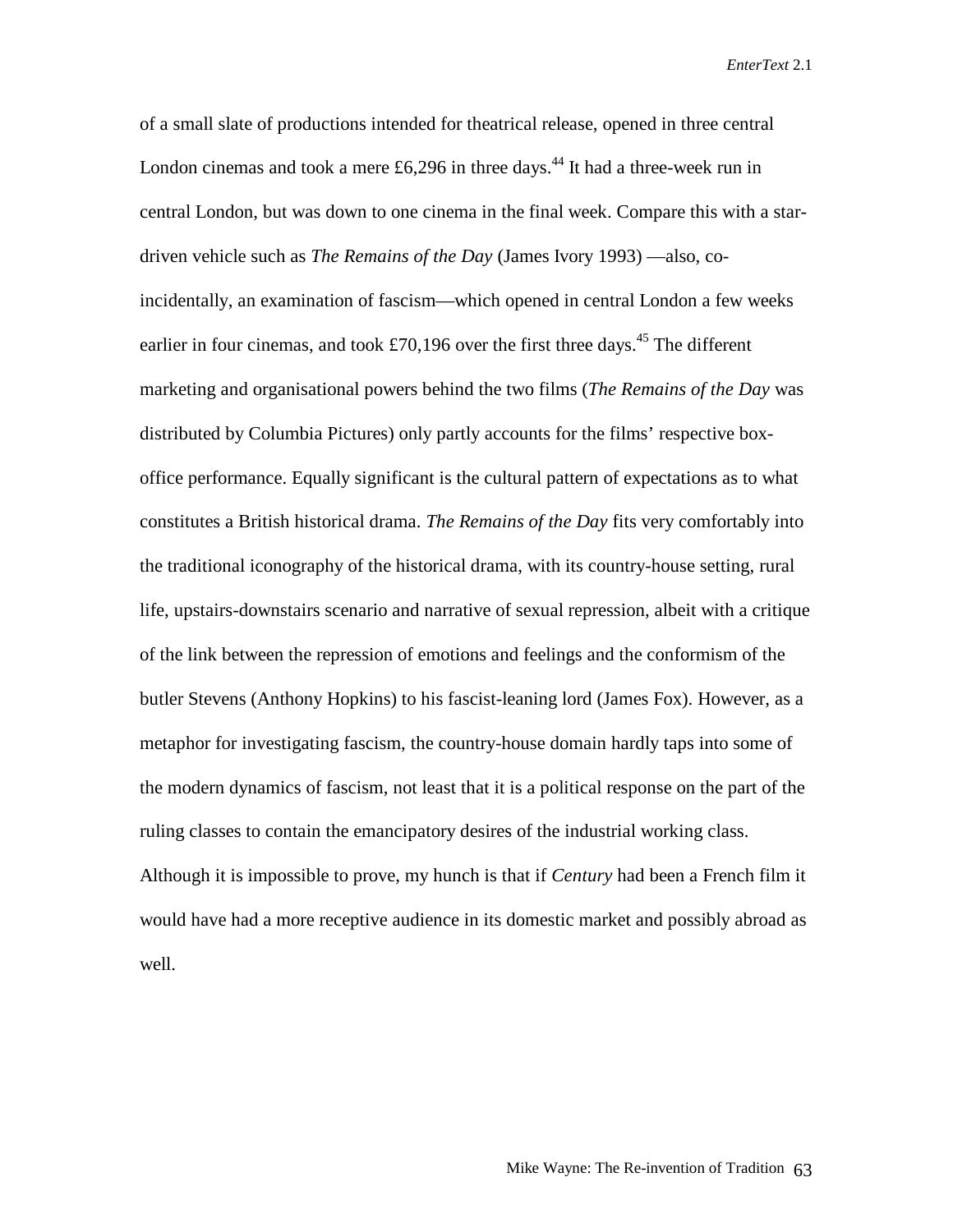#### **Conclusion**

In its analysis on national branding, the DDB Needham report called for the reconstruction of "Britishness" rooted in contemporary realities. But the aim of this rebranding was to facilitate the selling of commodities trading in Britishness. The strategy of PolyGram, for whom DDB Needham worked, counts as one example of this attempt to rebrand Britishness. The failure of PolyGram reflects the massively unequal power structures within a film industry dominated globally by Hollywood. This dominance is the result of the market reinforcing already built-in advantages. What the market does at an economic level it also does at a cultural level, reinforcing the built-in advantages which a certain already established cultural and ideological field has already obtained. "Modernisation," then, is essentially the word used for indicating some updating of these economic and cultural skews. But this updating takes place well within the parameters of power and inequality already established. It is the grafting of innovation onto the old; it is the line of least resistance. This is the route followed by PolyGram's attempts to modernise traditional British cultural material, hence it is a psuedo-modernisation. PolyGram's cultural ambitions were limited because their project was driven by powerful commodifying forces, making huge capital investments to achieve global mass market success in order to amortise costs and reap profits (PolyGram Films in fact never broke even). If the ideological skews in the cinematic representation of Britishness are to be addressed more successfully, they are likely to need a different set of institutional arrangements and cultural ambitions, one in which the American market is almost certainly *not* the primary one.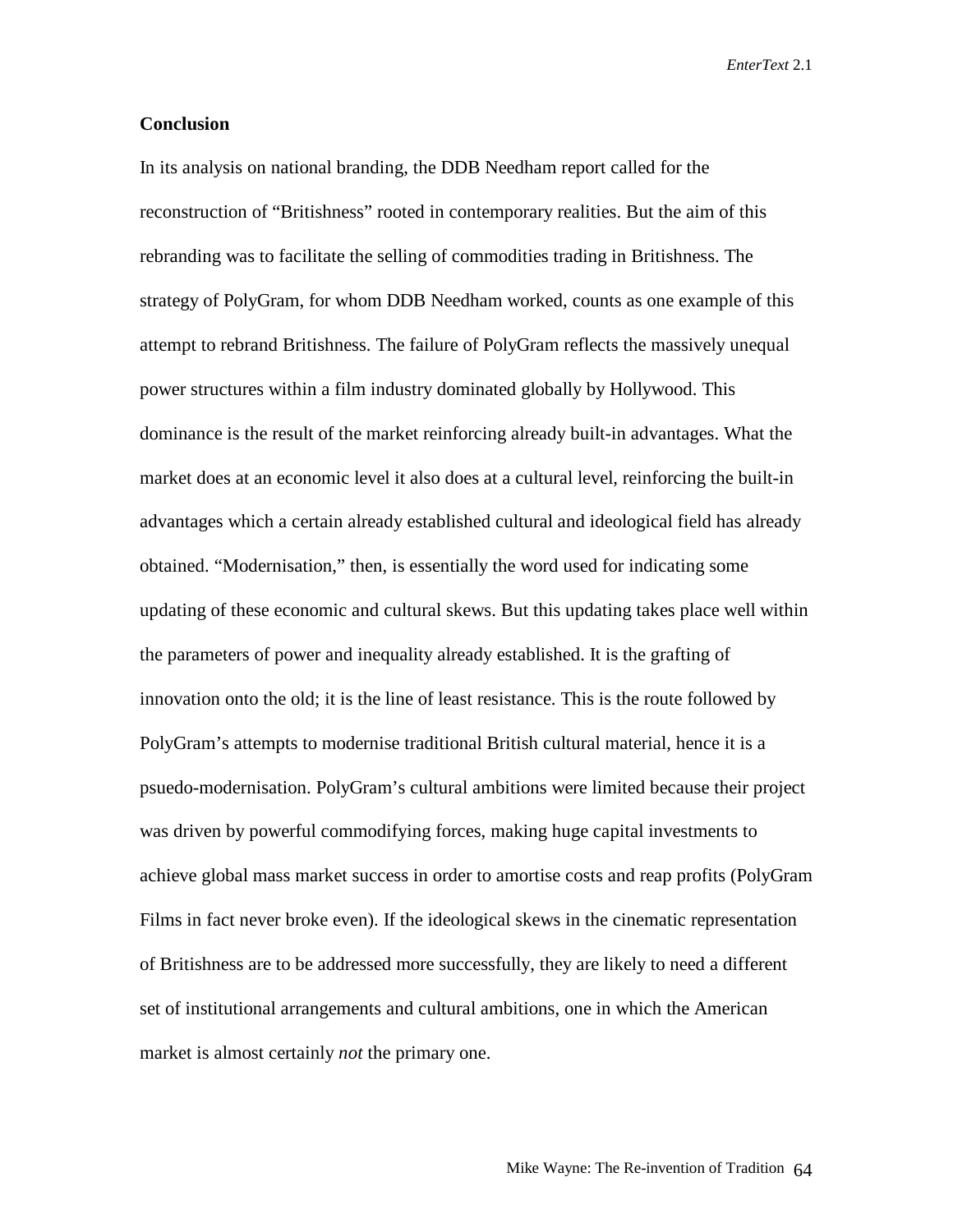## **Notes**

 $\overline{a}$ 

<sup>1</sup> P. Schlesinger, "The Sociological Scope of 'National Cinema,'" in M. Hjort and S. Mackenzie, eds., *Cinema and Nation* (London: Routledge, 2000), 22-23.

<sup>2</sup> B. Anderson, *Imagined Communities: Reflections on the Origin and Spread of Nationalism* (London: Verso, 1986), 15.

<sup>3</sup> Ibid., 25.

 $<sup>4</sup>$  Ibid., 16.</sup>

<sup>5</sup> E. Gellner, *Nationalism* (London: Phoenix, 1997), 3.

<sup>7</sup> B. Anderson, *Imagined Communities*, 16.

<sup>8</sup> A. Higson, 'The Limiting Imagination of National Cinema,' in Hjort, 66.

<sup>9</sup> E. Hobsbawm and T. Ranger, eds., *The Invention of Tradition* (Cambridge: Cambridge University Press, 1983).

<sup>10</sup> S. Hall, "The Local and The Global: Globalization and Ethnicity," in A. D. King, ed., *Culture, Globalization and the World System* (Basingstoke: Macmillan, 1991) 20-21.

<sup>11</sup> T. H. Guback, "Hollywood's Foreign Markets," in Tino Balio, ed., *The American Film Industry*

(Wisconsin: University of Wisconsin Press, 1985), 466.

<sup>12</sup> N. Klein, *No Logo* (London: Flamingo Press, 2000), 195-229.

<sup>13</sup> J. Finch, *The Guardian*, 14 June 1997, 30.

<sup>14</sup> J. Meikle, *The Guardian*, 18 September 1997, 3.

<sup>15</sup> T. Blair, *The Guardian*, 22 July 1997, 17.

<sup>16</sup> K. Robins, "Tradition and translation: national culture in its global context," in John Corner and Sylvia Harvey, eds., *Enterprise and Heritage, Crosscurrents of National Culture* (London: Routledge, 1991), 38.

<sup>17</sup> A. Elwes, *Nations For Sale*, BMP DDB Needham, 1994, 19.

<sup>18</sup> Ibid., 23.

 $19$  Ibid.

<sup>20</sup> Ibid., 27.

 $^{21}$  Ibid., 29.

 $22$  Ibid.

 $^{23}$  Ibid., 31.

<sup>24</sup> T. Wollen, "Over our shoulders: Nostalgic screen fictions for the 1980s," in Corner, 181.

<sup>25</sup> A. Higson, "Re-presenting the National Past: Nostalgia and Pastiche in the Heritage Film," in L.

Friedman, ed., *British Cinema and Thatcherism* (London: University College Press, 1993), 128.

 $\frac{26}{1}$  Ibid., 119.

<sup>27</sup> S. Street, *British National Cinema* (London: Routledge, 1997), 105.

<sup>28</sup> C. Monk, "Heritage films and the British cinema audience in the 1990s," *Journal of Popular British Cinema*, 2, 1999, 22-38.

<sup>29</sup> A. Rawsthorn, *Financial Times*, 30 August 1997, 7.

 $^{\rm 30}$  Ibid.

 $^{31}$  Ibid.

 $32$  Ibid.

<sup>33</sup> M. Smith, "Transnational Trainspotting," in J. Stokes and A. Reading, eds., *The Media In Britain* (Basingstoke: Macmillan, 1999), 219.

<sup>35</sup> A. Rawsthorn, *Financial Times*, 26 July 1997, 7.

<sup>36</sup> John Pym, ed., *Time Out* (London: Penguin, 1999), 304.

<sup>37</sup> R. Barthes, *Mythologies* [Paris, 1957], trans. Annette Lavers (London: Paladin, 1986), 131.

<sup>38</sup> R. Strong, *The Story Of Britain* (London: Hutchinson, 1996), 197.

<sup>39</sup> H. Hackett, *Virgin Mother, Maiden Queen: Elizabeth I and the Cult of the Virgin Mary* (Basingstoke:

Macmillan Press, 1995), 63.

 $40$  Ibid., 7

 $41$  Ibid., 10.

 $34$  Ibid., 220.